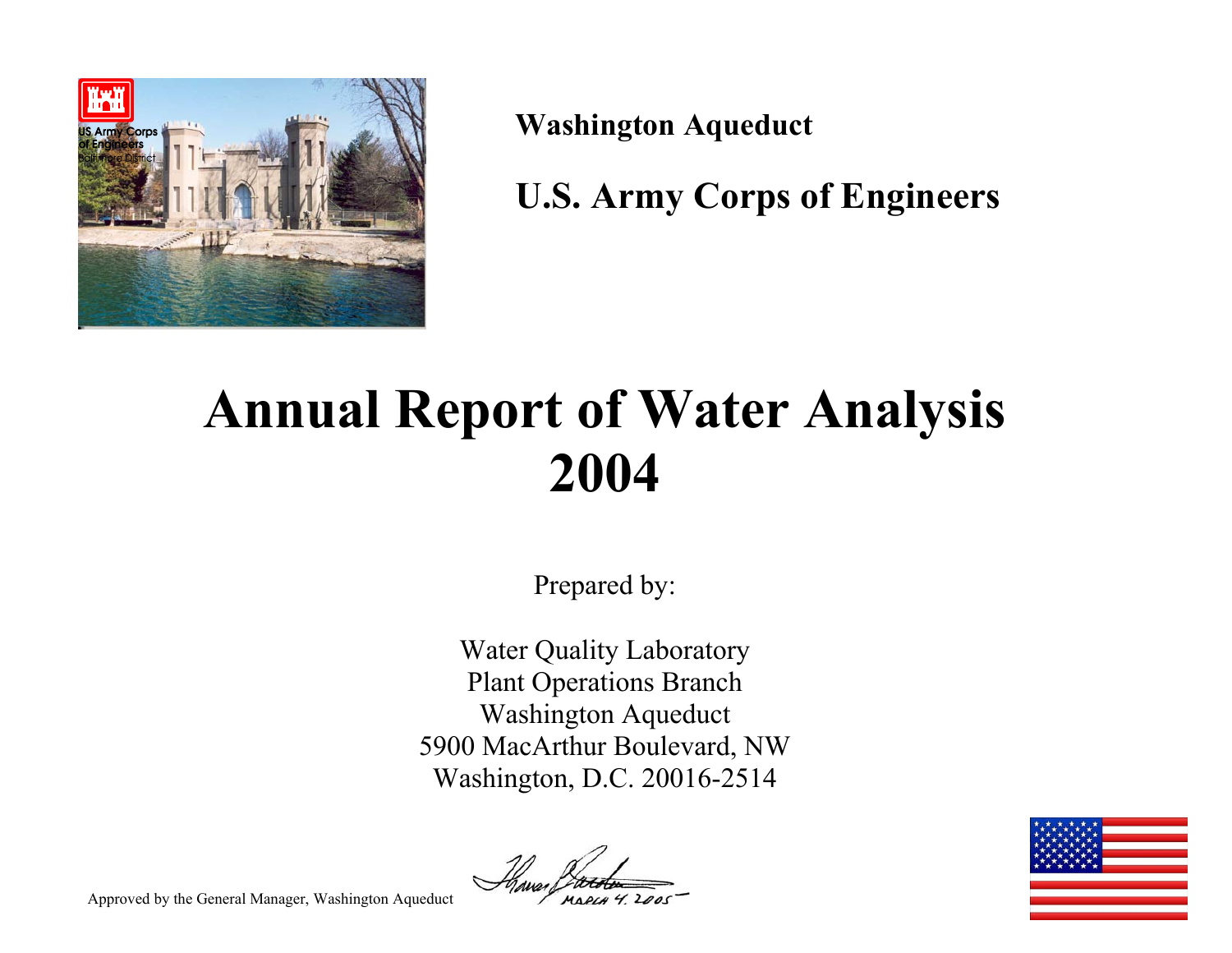

# **Potomac River Raw Water Supply**

|            |                         |            |              | <b>Miscellaneous Physical Parameters</b>                                                                                  |                  |                    |                       |                         |                     |               |                        |                        |           |              | Inorganic lons  |                 |                                 |                      |                          |                          |                | Microorganisms |           |                        |                        |                              |                        |      |
|------------|-------------------------|------------|--------------|---------------------------------------------------------------------------------------------------------------------------|------------------|--------------------|-----------------------|-------------------------|---------------------|---------------|------------------------|------------------------|-----------|--------------|-----------------|-----------------|---------------------------------|----------------------|--------------------------|--------------------------|----------------|----------------|-----------|------------------------|------------------------|------------------------------|------------------------|------|
|            | 玉                       | ALKALINITY | CONDUCTIVITY | SUSPENDED SOLIDS<br><b>SOLIDS</b><br><b>DISSOLVED</b><br>ppm<br>ppm<br>270<br>199<br>152<br>28<br>243<br>259<br>136<br>18 |                  | <b>TEMPERATURE</b> | <b>TOTAL HARDNESS</b> | TOTAL ORG. CARBON       | <b>TOTAL SOLIDS</b> | TURBIDITY     | <b>TOTAL AMMONIA</b>   | <b>BROMIDE</b>         | CHLORIDE  | FLUORIDE     | <b>NITRATE</b>  | <b>NITRITE</b>  | <b>ORTHOPHOSPHATE as</b><br>PO4 | PERCHLORATE          | <b>SULFATE</b>           | ALGAE COUNT              | TOTAL COLIFORM | From           | GIARDIA   |                        | <b>CRYPTOSPORIDIUM</b> | VIRUS                        |                        |      |
|            |                         | ppm        | uS/cm        |                                                                                                                           |                  | F.                 | ppm                   | ppm                     | ppm                 | <b>NTU</b>    | ppm                    | ppm                    | ppm       | ppm          | ppm             | ppm             | ppm                             | ppb                  | ppm                      | org/mL                   | MPN/100mL      | MPN/100mL      |           | cysts/10L              | oocysts/10L            | <b>MPN/100L</b>              |                        |      |
| Jan        | 7.3                     | 75         |              |                                                                                                                           | 13               | 34                 | 124                   | 1.39                    | 212                 | -3            | <b>ND</b>              | <b>ND</b>              | 26        | 0.08         | 2.82            | <b>ND</b>       | <b>ND</b>                       | $\leq 4$             | 27                       | 16                       | 1037           | 29             |           | <b>ND</b>              | <b>ND</b>              | -----                        |                        |      |
| Feb        | 7.5                     | 64         |              |                                                                                                                           |                  | 39                 | 105                   | 2.55                    | 180                 | 10            | 0.11                   | <b>ND</b>              | 21        | 0.11         | 1.77            | <b>ND</b>       | <b>ND</b>                       | $\leq 4$             | 22                       | 168                      | 4091           | 111            |           | <b>ND</b>              | <b>ND</b>              | 70.7                         |                        |      |
| Mar        | 7.7                     | 61         |              |                                                                                                                           |                  | 49                 | 98                    | 2.13                    | 154                 |               | <b>ND</b>              | <b>ND</b>              | 19        | 0.11         | 1.80            | <b>ND</b>       | <b>ND</b>                       | $\leq 4$             | 24                       | 304                      | 906            | 28             |           | <b>ND</b>              | <b>ND</b>              | -----                        |                        |      |
| Apr        | 7.6                     | 57         | 233          | 128                                                                                                                       | 173              | 54                 | 91                    | 2.59                    | 301                 | 41            | <b>ND</b>              | <b>ND</b>              | 18        | 0.10         | 1.71            | <b>ND</b>       | <b>ND</b>                       | $\leq 4$             | 19                       | 425                      | 3743           | 601            |           | <b>ND</b>              | <b>ND</b>              | -----                        |                        |      |
| May        | 7.7                     | 72         | 268          | 159                                                                                                                       | 41               | 70                 | 99                    | 2.74                    | 200                 | 37            | <b>ND</b>              | <b>ND</b>              | 17        | 0.13         | 1.62            | <b>ND</b>       | <b>ND</b>                       | $\leq 4$             | 19                       | 457                      | 6120           | 840            |           | <b>ND</b>              | <b>ND</b>              | 66.0                         |                        |      |
| Jun        | 7.7                     | 77         | 283          | 196                                                                                                                       | 70               | 74                 | 107                   | 3.64                    | 266                 | 45            | <b>ND</b>              | <b>ND</b>              | 18        | 0.14         | 2.00            | <b>ND</b>       | <b>ND</b>                       | $\leq 4$             | 23                       | 211                      | 10596          | 238            |           | <b>ND</b>              | <b>ND</b>              | -----                        |                        |      |
| Jul        | 7.8                     | 94         | 324          | 226                                                                                                                       | 13               | 76                 | 129                   | 2.88                    | 239                 | -9            | 0.05                   | <b>ND</b>              | 25        | 0.16         | 1.50            | <b>ND</b>       | 0.06                            | $\leq 4$             | 31                       | 201                      | 6777           | 118            |           | <b>ND</b>              | <b>ND</b>              | -----                        |                        |      |
| Aug        | 7.9                     | 92         | 316          | 218                                                                                                                       | 11               | 79                 | 128                   | 3.20                    | 229                 | 13            | <b>ND</b>              | <b>ND</b>              | 22        | 0.15         | 1.70            | <b>ND</b>       | 0.06                            | $\leq 4$             | 29                       | 155                      | 4838           | 197            |           | <b>ND</b>              | <b>ND</b><br><b>ND</b> | -----                        |                        |      |
| Sep<br>Oct | 7.9<br>8.1              | 78<br>98   | 272          | 141<br>221                                                                                                                | $\overline{152}$ | 73<br>60           | 108                   | 4.08                    | 293                 | 65            | 0.05                   | <b>ND</b>              | 15<br>20  | 0.14         | 1.50            | <b>ND</b>       | 0.16                            | $\leq 4$             | 25                       | 90                       | 4774<br>1753   | 1510           |           | <b>ND</b>              | <b>ND</b>              | 22.2                         |                        |      |
| Nov        | 8.0                     | 88         | 340<br>289   |                                                                                                                           | 5                | 53                 | 128<br>125            | 2.67<br>2.94            | 228<br>218          | 13            | <b>ND</b><br><b>ND</b> | <b>ND</b><br><b>ND</b> | 19        | 0.15<br>0.14 | 2.11<br>1.61    | ND<br><b>ND</b> | 0.31                            | $\leq 4$<br>$\leq 4$ | 29<br>33                 | 48<br>80                 | 1200           | 41<br>53       |           | <b>ND</b><br><b>ND</b> | <b>ND</b>              | -----<br>33.8                |                        |      |
| Dec        | 7.9                     | 69         | 243          | 213<br>162                                                                                                                | 32               | 43                 | 95                    | 2.49                    | 194                 | 14            | <b>ND</b>              | <b>ND</b>              | 14        | 0.10         | 2.07            | <b>ND</b>       | 0.32<br>0.13                    | $\leq 4$             | 24                       | 80                       | 3282           | 1160           |           | <b>ND</b>              | <b>ND</b>              | -----                        |                        |      |
| Avg        | 7.8                     | 77         | 278          | 179                                                                                                                       | 47               | 59                 | 111                   | 2.78                    | 226                 | 22            | <b>ND</b>              | <b>ND</b>              | 20        | 0.13         | 1.85            | <b>ND</b>       | 0.08                            | $\leq 4$             | 25                       | 186                      | 4093           | 411            |           | <b>ND</b>              | <b>ND</b>              | 48.2                         |                        |      |
| Max        | 8.1                     | 98         | 340          | 226                                                                                                                       | 173              | 79                 | 129                   | 4.08                    | 301                 | 65            | 0.1'                   | <b>ND</b>              | 26        | 0.16         | 2.82            | <b>ND</b>       | 0.32                            | $\leq 4$             | 33                       | 457                      | 10596          | 1510           |           | <b>ND</b>              | <b>ND</b>              | 70.7                         |                        |      |
| Min        | 7.3                     | 57         | 233          | 128                                                                                                                       | 5                | 34                 | 91                    | 1.39                    | 154                 |               | <b>ND</b>              | <b>ND</b>              | 14        | 0.08         | 1.50            | <b>ND</b>       | <b>ND</b>                       | $\leq 4$             | 19                       | 16                       | 906            | 28             |           | <b>ND</b>              | <b>ND</b>              | 22.2                         |                        |      |
|            |                         |            |              |                                                                                                                           |                  |                    |                       |                         |                     |               |                        |                        |           |              |                 | <b>Metals</b>   |                                 |                      |                          |                          |                |                |           |                        |                        |                              |                        |      |
|            | ALUMINUM                | ANTIMONY   | ARSENIC      | <b>BARIUM</b>                                                                                                             | <b>BERYLLIUM</b> | CADMIUM            | CALCIUM               | CHROMIUM                | <b>COBALT</b>       | <b>COPPER</b> | <b>IRON</b>            | LEAD                   | LITHIUM   | MAGNESIUM    | MANGANESE       | <b>MERCURY</b>  | <b>MOLYBDENUM</b>               | <b>NICKEL</b>        | <b>POTASSIUM</b>         | <b>ENIUM</b><br>品        | <b>SILVER</b>  | <b>NUIGOS</b>  | STRONTIUM | THALLIUM               | THORIUM                | URANIUM                      | <b><i>VANADIUM</i></b> | ZINC |
|            | ppb                     | ppb        | ppb          | ppb                                                                                                                       | ppb              | ppb                | ppm                   | ppb                     | ppb                 | ppb           | ppb                    | ppb                    | ppb       | ppm          | ppb             | ppb             | ppb                             | ppb                  | ppm                      | ppb                      | ppb            | ppm            | ppb       | ppb                    | ppb                    | ppb                          | ppb                    | ppb  |
| Jan        | 205                     | <b>ND</b>  | <b>ND</b>    | 34.0                                                                                                                      | <b>ND</b>        | <b>ND</b>          | 36                    | <b>ND</b>               | <b>ND</b>           | 1.7           | 133                    | <b>ND</b>              | 1.9       |              | 43              | <b>ND</b>       | <b>ND</b>                       | 2.0                  | 2.3                      | <b>ND</b>                | <b>ND</b>      | 19.0           | 123       | <b>ND</b>              | <b>ND</b>              | <b>ND</b>                    | <b>ND</b>              | 2.0  |
| Feb        | 309                     | <b>ND</b>  | ND           | 40.3                                                                                                                      | ND               | ND                 | 30                    | <b>ND</b>               | <b>ND</b>           | 2.6           | 71                     | 0.5                    | 2.7       |              | 27              | 0.3             | 1.0                             | 1.2                  | -----                    | 0.5                      | <b>ND</b>      | -----          | 181       | <b>ND</b>              | <b>ND</b>              | <b>ND</b>                    | <b>ND</b>              | 2.5  |
| Mar        | 182                     | <b>ND</b>  | ND           | 29.9                                                                                                                      | <b>ND</b>        | <b>ND</b>          | 28                    | <b>ND</b>               | <b>ND</b>           | 2.4           | 171                    | <b>ND</b>              | 1.8       |              | 42              | ND              | <b>ND</b>                       | 1.2                  | -----                    | <b>ND</b>                | <b>ND</b>      | $\cdots$       | 120       | <b>ND</b>              | <b>ND</b>              | <b>ND</b>                    | <b>ND</b>              | 2.0  |
| Apr        | 196                     | ND         | <b>ND</b>    | 34.9                                                                                                                      | ND               | <b>ND</b>          | 25                    | <b>ND</b>               | <b>ND</b>           | 2.5           | 212                    | <b>ND</b>              | 2.1       |              | 71              | <b>ND</b>       | 0.7                             | 1.1                  | 1.8                      | 0.5                      | <b>ND</b>      | 9.8            | 122       | <b>ND</b>              | <b>ND</b>              | <b>ND</b>                    | 0.5                    | 5.6  |
| May        | 284                     | <b>ND</b>  | 0.5          | 38.3                                                                                                                      | <b>ND</b>        | <b>ND</b>          | 29                    | 0.7                     | <b>ND</b>           | 3.0           | 385                    | <b>ND</b>              | 1.7       |              | 84              | <b>ND</b>       | 0.5                             | 1.4                  | $\cdots$                 | 0.5                      | <b>ND</b>      | $\cdots$       | 114       | <b>ND</b>              | <b>ND</b>              | <b>ND</b>                    | $\overline{1.1}$       | 3.2  |
| Jun        | 253                     | <b>ND</b>  | 0.7          | 44.7                                                                                                                      | <b>ND</b>        | <b>ND</b>          | 31                    | 2.3                     | <b>ND</b>           | 3.1           | 273                    | <b>ND</b>              | 2.3       | 7            | 75              | <b>ND</b>       | 0.5                             | 1.1                  | $\cdots$                 | 0.7                      | <b>ND</b>      | -----          | 165       | <b>ND</b>              | <b>ND</b>              | <b>ND</b>                    | $1.1$                  | 1.8  |
| Jul        | 225                     | <b>ND</b>  | 0.5          | 42.1                                                                                                                      | <b>ND</b>        | <b>ND</b>          | 37                    | <b>ND</b>               | <b>ND</b>           | 3.5           | <b>ND</b>              | <b>ND</b>              | 2.1       | 9            | 71              | <b>ND</b>       | $1.3$                           | $1.2$                | 3.3                      | <b>ND</b>                | <b>ND</b>      | 13.0           | 180       | <b>ND</b>              | <b>ND</b>              | <b>ND</b>                    | $\overline{1.2}$       | 1.8  |
| Aug        | 374                     | <b>ND</b>  | 0.8          | 37.7                                                                                                                      | <b>ND</b>        | <b>ND</b>          | 37                    | $1.7$                   | ${\sf ND}$          | 4.6           | 441                    | 0.8                    | 1.9       | 9            | 102             | <b>ND</b>       | 1.1                             | 1.7                  | $\cdots$                 | <b>ND</b>                | <b>ND</b>      | -----          | 124       | <b>ND</b>              | <b>ND</b>              | $\sf ND$                     | 2.2                    | 6.2  |
| Sep        | 204                     | <b>ND</b>  | 0.7          | 46.2                                                                                                                      | <b>ND</b>        | <b>ND</b>          | 31                    | 0.8                     | <b>ND</b>           | 4.5           | 99                     | <b>ND</b>              | 3.0       | 8            | 35              | <b>ND</b>       | 1.7                             | 1.1                  | $\overline{\phantom{a}}$ | <b>ND</b>                | <b>ND</b>      | $\cdots$       | 224       | <b>ND</b>              | <b>ND</b>              | <b>ND</b>                    | 1.5                    | 1.5  |
| Oct        | 427                     | <b>ND</b>  | 0.6          | 43.1                                                                                                                      | <b>ND</b>        | <b>ND</b>          | 37                    | <b>ND</b>               | <b>ND</b>           | 6.5           | 529                    | 0.9                    | 1.3       | -8           | 49              | <b>ND</b>       | <b>ND</b>                       | 1.5                  | 3.3                      | <b>ND</b>                | <b>ND</b>      | 15.0           | 117       | <b>ND</b>              | <b>ND</b>              | <b>ND</b>                    | $1.3$                  | 3.1  |
| Nov        | 283                     | <b>ND</b>  | <b>ND</b>    | 49.3                                                                                                                      | <b>ND</b>        | <b>ND</b>          | 37                    | <b>ND</b>               | ND                  | 5.7           | 226                    | <b>ND</b>              | 2.6       |              | 50              | <b>ND</b>       | $1.2$                           | $1.2$                | -----                    | <b>ND</b>                | <b>ND</b>      | -----          | 216       | <b>ND</b>              | <b>ND</b>              | <b>ND</b>                    | 0.7                    | 2.0  |
| Dec        | 260                     | <b>ND</b>  | <b>ND</b>    | 31.6                                                                                                                      | <b>ND</b>        | <b>ND</b>          | 27                    | <b>ND</b>               | <b>ND</b>           | 4.4           | 318                    | 0.6                    | <b>ND</b> |              | 33              | <b>ND</b>       | <b>ND</b>                       | 1.2                  | -----                    | <b>ND</b>                | <b>ND</b>      | -----          | 104       | <b>ND</b>              | <b>ND</b>              | <b>ND</b>                    | 0.7                    | 3.4  |
| Avg        | 267                     | <b>ND</b>  | ND           | 39.3                                                                                                                      | <b>ND</b>        | <b>ND</b>          | 32                    | 0.5                     | ND                  | 3.7           | 238                    | <b>ND</b>              | 1.9       |              | 57              | <b>ND</b>       | 0.6                             | 1.3                  | 2.7                      | <b>ND</b>                | <b>ND</b>      | 14.2           | 149       | <b>ND</b>              | N <sub>D</sub>         | N <sub>D</sub>               | 0.8                    | 2.9  |
| Max        | 427                     | <b>ND</b>  | 0.8          | 49.3                                                                                                                      | <b>ND</b>        | <b>ND</b>          | 37                    | 1.7                     | <b>ND</b>           | 6.5           | 529                    | 0.9                    | 3.0       | 9            | 102             | 0.3             | 1.7                             | $2.0\,$              | 3.3                      | 0.7                      | <b>ND</b>      | 19.0           | 224       | <b>ND</b>              | <b>ND</b>              | <b>ND</b>                    | 2.2                    | 6.2  |
| Min        | 182                     | <b>ND</b>  | <b>ND</b>    | 29.9                                                                                                                      | <b>ND</b>        | <b>ND</b>          | 25                    | ${\sf ND}$              | <b>ND</b>           | 1.7           | <b>ND</b>              | <b>ND</b>              | <b>ND</b> |              | $\overline{27}$ | <b>ND</b>       | <b>ND</b>                       | 1.1                  | 1.8                      | <b>ND</b>                | <b>ND</b>      | 9.8            | 104       | <b>ND</b>              | <b>ND</b>              | <b>ND</b>                    | <b>ND</b>              | 1.5  |
|            | ppb = Parts Per Billion |            |              |                                                                                                                           |                  |                    |                       | ppm = Parts Per Million |                     |               |                        |                        |           |              |                 |                 |                                 |                      |                          | <b>ND = Not Detected</b> |                |                |           |                        |                        | "---" = No Analysis Required |                        |      |

2/05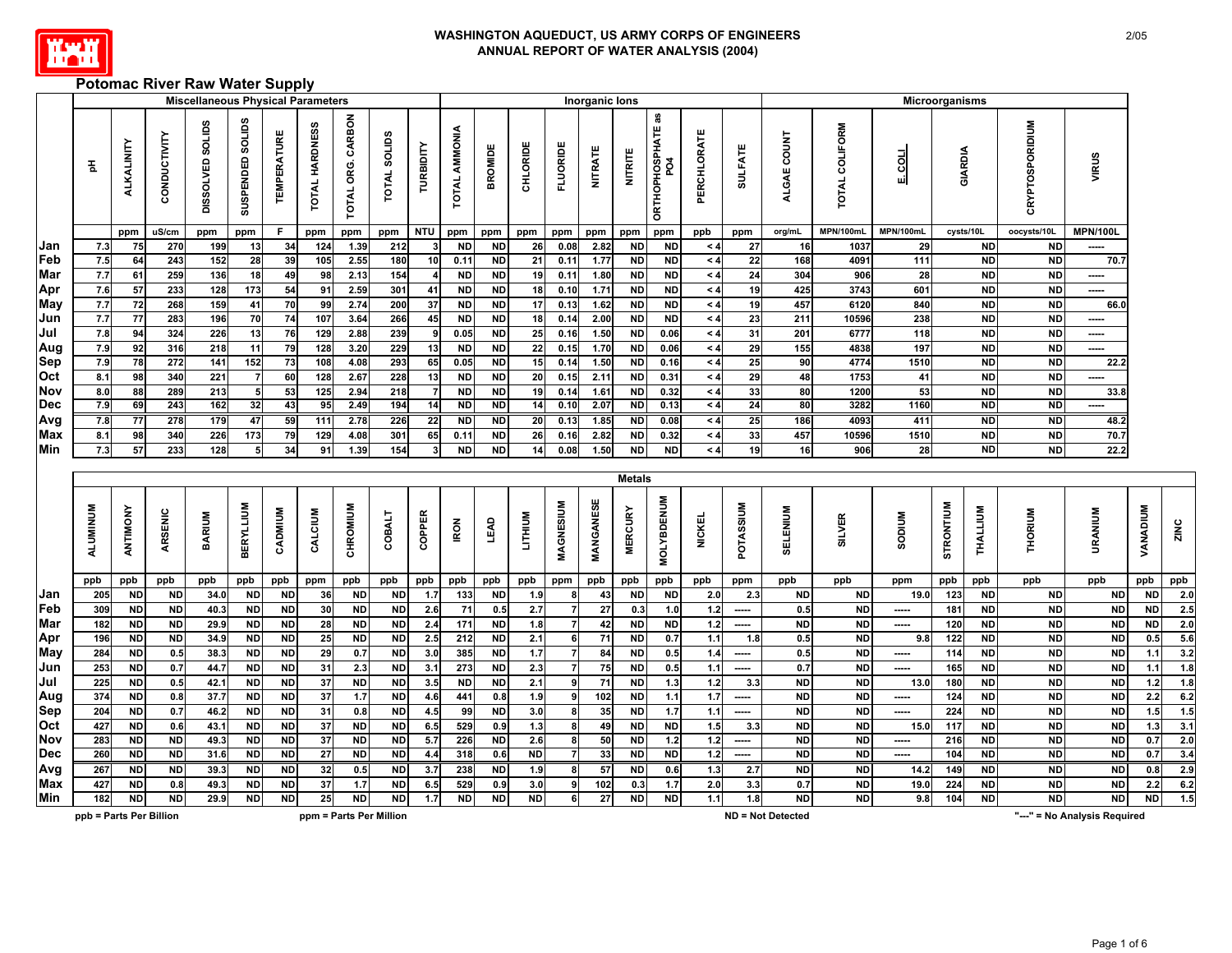

|                         |                                                                                                 |           |          |                 | <b>Inorganic lons</b> |                |                       |            |                |                 |           |           |               |                  |           |         |                         |               |        |             |             |                | <b>Metals</b>           |           |                |                   |               |                          |           |           |                          |           |                |                              |           |                        |            |
|-------------------------|-------------------------------------------------------------------------------------------------|-----------|----------|-----------------|-----------------------|----------------|-----------------------|------------|----------------|-----------------|-----------|-----------|---------------|------------------|-----------|---------|-------------------------|---------------|--------|-------------|-------------|----------------|-------------------------|-----------|----------------|-------------------|---------------|--------------------------|-----------|-----------|--------------------------|-----------|----------------|------------------------------|-----------|------------------------|------------|
|                         |                                                                                                 |           |          |                 |                       |                |                       |            |                |                 |           |           |               |                  |           |         |                         |               |        |             |             |                |                         |           |                |                   |               |                          |           |           |                          |           |                |                              |           |                        |            |
|                         | TOTAL AMMONIA                                                                                   | BROMIDE   | CHLORIDE | <b>FLUORIDE</b> | <b>NITRATE</b>        | <b>NITRITE</b> | ORTHOPHOSPHATE as PO4 | PERCHLORAT | <b>SULFATE</b> | <b>ALUMINUM</b> | ANTIMONY  | ARSENIC   | <b>BARIUM</b> | <b>BERYLLIUM</b> | CADMIUM   | CALCIUM | CHROMIUM                | <b>COBALT</b> | COPPER | <b>IRON</b> | <b>GY3T</b> | <b>LITHIUM</b> | <b>MAGNESIUN</b>        | MANGANESE | <b>MERCURY</b> | <b>VIOLYBDENU</b> | <b>NICKEL</b> | POTASSIUM                | SELENIUM  | SILVER    | <b>MUNGOS</b>            | STRONTIUM | THALLIUM       | <b>THORIUM</b>               | URANIUM   | <b><i>NANAPIUM</i></b> | ZINC       |
| EPA<br>MCL <sup>*</sup> |                                                                                                 |           |          | $\overline{4}$  | 10                    | $\overline{1}$ |                       |            |                |                 | 6         | 50        | 2000          | $\overline{4}$   | 5         |         | 100                     |               |        |             |             |                |                         |           | $\overline{2}$ |                   | 100           |                          | 50        |           |                          |           | $\overline{2}$ |                              |           |                        |            |
|                         |                                                                                                 |           |          |                 |                       |                |                       |            |                |                 |           |           |               |                  |           |         |                         |               |        |             |             |                |                         |           |                |                   |               |                          |           |           |                          |           |                |                              |           |                        |            |
|                         | Dalecarlia Water Treatment Plant Finished Water                                                 |           |          |                 |                       |                |                       |            |                |                 |           |           |               |                  |           |         |                         |               |        |             |             |                |                         |           |                |                   |               |                          |           |           |                          |           |                |                              |           |                        |            |
|                         | ppm                                                                                             | ppm       | ppm      | ppm             | ppm                   | ppm            | ppm                   | ppb        | ppm            | ppb             | ppb       | ppb       | ppb           | ppb              | ppb       | ppm     | ppb                     | ppb           | ppb    | ppb         | ppb         | ppb            | ppm                     | ppb       | ppb            | ppb               | ppb           | ppm                      | ppb       | ppb       | ppm                      | ppb       | ppb            | ppb                          | ppb       | ppb                    | ppb        |
| Jan                     | 0.89                                                                                            | <b>ND</b> | 26       | 0.86            | 2.63                  | <b>ND</b>      | <b>ND</b>             | $\leq 4$   | 37             | 30              | <b>ND</b> | <b>ND</b> | 32.6          | <b>ND</b>        | <b>ND</b> | 42      | $1.2$                   | <b>ND</b>     | 1.1    | <b>ND</b>   | <b>ND</b>   | 1.5            |                         | 0.5       | <b>ND</b>      | <b>ND</b>         | 0.8           | 2.3                      | <b>ND</b> | <b>ND</b> | 24                       | 126       | <b>ND</b>      | 1.3                          | <b>ND</b> | <b>ND</b>              | $\bf 0.8$  |
| Feb                     | 0.91                                                                                            | <b>ND</b> | 32       | 0.92            | 1.79                  | <b>ND</b>      | <b>ND</b>             | $\leq 4$   | 37             | 25              | <b>ND</b> | <b>ND</b> | 36.8          | <b>ND</b>        | <b>ND</b> | 38      | 1.2                     | <b>ND</b>     | 4.8    | <b>ND</b>   | <b>ND</b>   | 2.5            |                         | 0.8       | <b>ND</b>      | 1.2               | 1.3           | ---                      | 0.7       | <b>ND</b> |                          | 157       | <b>ND</b>      | $1.3$                        | <b>ND</b> | <b>ND</b>              | $1.1$      |
| Mar                     | 1.00                                                                                            | <b>ND</b> | 24       | 0.87            | 1.87                  | <b>ND</b>      | <b>ND</b>             | $\leq 4$   | 34             | 28              | <b>ND</b> | <b>ND</b> | 31.5          | ND               | <b>ND</b> | 35      | 0.9                     | <b>ND</b>     | 0.9    | <b>ND</b>   | <b>ND</b>   | 1.6            |                         | 0.5       | <b>ND</b>      | 0.7               | 0.7           | ---                      | 0.5       | <b>ND</b> |                          | 133       | <b>ND</b>      | 0.6                          | <b>ND</b> | <b>ND</b>              | <b>ND</b>  |
| Apr                     | 0.11                                                                                            | <b>ND</b> | 21       | 0.73            | 1.74                  | <b>ND</b>      | ND                    | $\leq 4$   | 35             | 29              | <b>ND</b> | ND        | 36.1          | ND               | ND        | 35      | $1.2$                   | ND            | 1.5    | <b>ND</b>   | ND          | 1.8            |                         | 0.8       | <b>ND</b>      | 0.7               | 0.8           | 2.0                      | 0.5       | ND        | 10                       | 143       | <b>ND</b>      | <b>ND</b>                    | <b>ND</b> | 0.5                    | 0.9        |
| May                     | 0.76                                                                                            | <b>ND</b> | 21       | 0.91            | 1.64                  | <b>ND</b>      | <b>ND</b>             | $\leq 4$   | 37             | 31              | <b>ND</b> | <b>ND</b> | 34.6          | <b>ND</b>        | <b>ND</b> | 38      | 1.3                     | <b>ND</b>     | 1.2    | <b>ND</b>   | <b>ND</b>   | 1.3            |                         | 0.6       | <b>ND</b>      | 1.1               | 0.7           | ---                      | <b>ND</b> | <b>ND</b> | ---                      | 118       | <b>ND</b>      | <b>ND</b>                    | <b>ND</b> | 0.6                    | <b>ND</b>  |
| Jun                     | 0.94                                                                                            | <b>ND</b> | 24       | 0.91            | 2.03                  | <b>ND</b>      | <b>ND</b>             | $\leq 4$   | 40             | 28              | <b>ND</b> | 0.5       | 41.1          | ND               | <b>ND</b> | 40      | $1.2$                   | <b>ND</b>     | 1.6    | <b>ND</b>   | ND          | 1.6            |                         | 0.9       | <b>ND</b>      | 0.9               | 0.7           | ---                      | 1.0       | <b>ND</b> |                          | 161       | <b>ND</b>      | <b>ND</b>                    | <b>ND</b> | 0.8                    | $\sf ND$   |
| Jul                     | 0.97                                                                                            | <b>ND</b> | 27       | 0.96            | 1.60                  | <b>ND</b>      | <b>ND</b>             | $\leq 4$   | 46             | 37              | <b>ND</b> | 0.5       | 40.5          | <b>ND</b>        | <b>ND</b> | 44      | <b>ND</b>               | <b>ND</b>     | 2.5    | <b>ND</b>   | <b>ND</b>   | 1.5            |                         | 1.1       | <b>ND</b>      | 1.2               | 0.9           | 3.3                      | 0.7       | ND        | 13                       | 194       | <b>ND</b>      | <b>ND</b>                    | <b>ND</b> | 0.7                    | 7.7        |
| Aug                     | 0.86                                                                                            | <b>ND</b> | 27       | 0.90            | 1.68                  | <b>ND</b>      | 0.41                  | $\leq 4$   | 47             | 36              | <b>ND</b> | <b>ND</b> | 36.8          | ND               | <b>ND</b> | 44      | <b>ND</b>               | <b>ND</b>     | 2.1    | 14.2        | <b>ND</b>   | 2.7            |                         | 1.3       | <b>ND</b>      | 1.1               | 0.9           | ---                      | 0.6       | <b>ND</b> |                          | 141       | <b>ND</b>      | <b>ND</b>                    | <b>ND</b> | 0.9                    | $\sf ND$   |
| Sep                     | 1.00                                                                                            | <b>ND</b> | 18       | 0.89            | 1.48                  | <b>ND</b>      | 2.91                  | $\leq 4$   | 43             | 76              | <b>ND</b> | <b>ND</b> | 43.3          | ND               | <b>ND</b> | 39      | 0.7                     | <b>ND</b>     | 17.9   | <b>ND</b>   | <b>ND</b>   | 2.7            |                         | 1.7       | <b>ND</b>      | 1.8               | 0.9           |                          | <b>ND</b> | <b>ND</b> |                          | 223       | <b>ND</b>      | <b>ND</b>                    | <b>ND</b> | $1.1$                  | 3.0        |
| Oct                     | 1.07                                                                                            | <b>ND</b> | 23       | 0.88            | 1.92                  | <b>ND</b>      | 2.92                  | $\leq 4$   | 42             | 37              | <b>ND</b> | <b>ND</b> | 37.0          | <b>ND</b>        | <b>ND</b> | 43      | 0.7                     | <b>ND</b>     | 2.9    | <b>ND</b>   | <b>ND</b>   | 0.5            |                         | 0.6       | <b>ND</b>      | 0.5               | 1.0           | 3.2                      | <b>ND</b> | <b>ND</b> | 15                       | 117       | <b>ND</b>      | <b>ND</b>                    | <b>ND</b> | 0.7                    | $1.5$      |
| Nov                     | 1.09                                                                                            | <b>ND</b> | 24       | 0.89            | 1.62                  | <b>ND</b>      | 3.18                  | $\leq 4$   | 47             | 46              | <b>ND</b> | <b>ND</b> | 45.0          | ND               | <b>ND</b> | 42      | 1.0                     | <b>ND</b>     | 5.0    | <b>ND</b>   | <b>ND</b>   | 2.1            |                         | 0.6       | <b>ND</b>      | 1.2               | 0.9           |                          | <b>ND</b> | <b>ND</b> |                          | 215       | <b>ND</b>      | <b>ND</b>                    | <b>ND</b> | 0.7                    | <b>ND</b>  |
| Dec                     | 0.97                                                                                            | <b>ND</b> | 17       | 0.77            | 1.77                  | <b>ND</b>      | 3.08                  | $\leq 4$   | 37             | 28              | <b>ND</b> | <b>ND</b> | 30.2          | <b>ND</b>        | <b>ND</b> | 33      | <b>ND</b>               | <b>ND</b>     | 2.5    | 14.4        | <b>ND</b>   | <b>ND</b>      | $\overline{7}$          | <b>ND</b> | <b>ND</b>      | <b>ND</b>         | 0.8           | i.                       | <b>ND</b> | <b>ND</b> | $\overline{\phantom{a}}$ | 117       | <b>ND</b>      | <b>ND</b>                    | <b>ND</b> | <b>ND</b>              | 0.8        |
| Avg                     | 0.88                                                                                            | <b>ND</b> | 24       | 0.87            | 1.81                  | <b>ND</b>      | 1.04                  | $\leq 4$   | 40             | 36              | <b>ND</b> | <b>ND</b> | 37.1          | ND               | <b>ND</b> | 39      | 0.8                     | <b>ND</b>     | 3.7    | <b>ND</b>   | ND          | 1.8            |                         | 0.8       | <b>ND</b>      | 0.9               | 0.9           | 2.7                      | <b>ND</b> | ND        | 16                       | 154       | <b>ND</b>      | <b>ND</b>                    | <b>ND</b> | 0.5                    | $1.3$      |
| Max                     | 1.09                                                                                            | <b>ND</b> | 32       | 0.96            | 2.63                  | <b>ND</b>      | 3.18                  | $\leq 4$   | 47             | 76              | <b>ND</b> | 0.5       | 45.0          | <b>ND</b>        | <b>ND</b> | 44      | $1.3$                   | <b>ND</b>     | 17.9   | 14.4        | ND          | 2.7            |                         | 1.7       | <b>ND</b>      | 1.8               | 1.3           | 3.3                      | 1.0       | <b>ND</b> | 24                       | 223       | <b>ND</b>      | 1.3                          | <b>ND</b> | $1.1$                  | 7.7        |
| Min                     | 0.11                                                                                            | <b>ND</b> | 17       | 0.73            | 1.48                  | <b>ND</b>      | <b>ND</b>             | $\leq 4$   | 34             | 25              | <b>ND</b> | <b>ND</b> | 30.2          | <b>ND</b>        | <b>ND</b> | 33      | <b>ND</b>               | <b>ND</b>     | 0.9    | <b>ND</b>   | <b>ND</b>   | <b>ND</b>      | 6                       | <b>ND</b> | <b>ND</b>      | <b>ND</b>         | 0.7           | 2.0                      | <b>ND</b> | <b>ND</b> | 10                       | 117       | <b>ND</b>      | <b>ND</b>                    | <b>ND</b> | <b>ND</b>              | <b>ND</b>  |
|                         |                                                                                                 |           |          |                 |                       |                |                       |            |                |                 |           |           |               |                  |           |         |                         |               |        |             |             |                |                         |           |                |                   |               |                          |           |           |                          |           |                |                              |           |                        |            |
|                         | <b>McMillan Water Treatment Plant Finished Water</b>                                            |           |          |                 |                       |                |                       |            |                |                 |           |           |               |                  |           |         |                         |               |        |             |             |                |                         |           |                |                   |               |                          |           |           |                          |           |                |                              |           |                        |            |
| Jan                     | 0.75                                                                                            | <b>ND</b> | 25       | 0.85            | 2.50                  | <b>ND</b>      | <b>ND</b>             | $\leq 4$   | 38             | 45              | <b>ND</b> | <b>ND</b> | 32.3          | <b>ND</b>        | <b>ND</b> | 39      | $1.2$                   | <b>ND</b>     | 2.7    | <b>ND</b>   | <b>ND</b>   | $1.4$          | 8                       | 0.7       | <b>ND</b>      | <b>ND</b>         | 0.9           | 2.1                      | <b>ND</b> | <b>ND</b> | 11.0                     | 125       | <b>ND</b>      | <b>ND</b>                    | <b>ND</b> | <b>ND</b>              | 2.1        |
| Feb                     | 1.04                                                                                            | <b>ND</b> | 42       | 0.85            | 2.21                  | <b>ND</b>      | <b>ND</b>             | $\leq 4$   | 37             | 34              | <b>ND</b> | <b>ND</b> | 32.9          | <b>ND</b>        | <b>ND</b> | 46      | 1.3                     | <b>ND</b>     | 2.9    | <b>ND</b>   | <b>ND</b>   | 1.6            |                         | <b>ND</b> | <b>ND</b>      | 0.9               | 1.0           |                          | <b>ND</b> | <b>ND</b> |                          | 161       | <b>ND</b>      | <b>ND</b>                    | <b>ND</b> | <b>ND</b>              | 0.9        |
| Mar                     | 0.91                                                                                            | <b>ND</b> | 23       | 0.86            | 1.62                  | <b>ND</b>      | <b>ND</b>             | $\leq 4$   | 36             | 36              | <b>ND</b> | <b>ND</b> | 31.0          | <b>ND</b>        | <b>ND</b> | 33      | 0.6                     | <b>ND</b>     | 2.0    | <b>ND</b>   | <b>ND</b>   | 1.6            |                         | 1.2       | <b>ND</b>      | 0.5               | 0.8           | ---                      | <b>ND</b> | ND        |                          | 124       | <b>ND</b>      | <b>ND</b>                    | <b>ND</b> | <b>ND</b>              | ${\sf ND}$ |
| Apr                     | 0.12                                                                                            | <b>ND</b> | 22       | 0.82            | 1.62                  | <b>ND</b>      | <b>ND</b>             | $\leq 4$   | 36             | 32              | <b>ND</b> | <b>ND</b> | 34.3          | <b>ND</b>        | <b>ND</b> | 32      | 1.0                     | <b>ND</b>     | 2.7    | 15.3        | <b>ND</b>   | 1.6            |                         | 0.9       | <b>ND</b>      | 0.6               | 1.0           | 2.3                      | <b>ND</b> | <b>ND</b> | 13.0                     | 130       | <b>ND</b>      | <b>ND</b>                    | <b>ND</b> | <b>ND</b>              | 3.5        |
| May                     | 0.63                                                                                            | <b>ND</b> | 22       | 0.81            | 1.50                  | <b>ND</b>      | <b>ND</b>             | $\leq 4$   | 38             | 31              | <b>ND</b> | <b>ND</b> | 37.5          | <b>ND</b>        | <b>ND</b> | 34      | 0.9                     | <b>ND</b>     | 3.3    | <b>ND</b>   | <b>ND</b>   | 1.6            |                         | <b>ND</b> | <b>ND</b>      | 0.8               | 0.7           | ---                      | <b>ND</b> | <b>ND</b> |                          | 110       | <b>ND</b>      | <b>ND</b>                    | <b>ND</b> | 0.5                    | <b>ND</b>  |
| Jun                     | 0.97                                                                                            | ND        | 24       | 0.82            | 1.72                  | <b>ND</b>      | <b>ND</b>             | $\leq 4$   | 42             | 68              | <b>ND</b> | <b>ND</b> | 40.0          | ND               | <b>ND</b> | 36      | <b>ND</b>               | <b>ND</b>     | 6.1    | <b>ND</b>   | <b>ND</b>   | 1.6            |                         | 1.2       | <b>ND</b>      | 0.8               | 0.8           | ---                      | 0.6       | ND        |                          | 154       | <b>ND</b>      | <b>ND</b>                    | <b>ND</b> | 0.5                    | <b>ND</b>  |
| Jul                     | 0.86                                                                                            | <b>ND</b> | 27       | 0.89            | 1.39                  | <b>ND</b>      | <b>ND</b>             | $\leq 4$   | 47             | 44              | <b>ND</b> | <b>ND</b> | 38.7          | ND               | <b>ND</b> | 42      | <b>ND</b>               | <b>ND</b>     | 7.5    | <b>ND</b>   | <b>ND</b>   | 1.3            |                         | 1.3       | <b>ND</b>      | 1.0               | 0.9           | 3.1                      | 0.5       | <b>ND</b> | 13.0                     | 167       | <b>ND</b>      | <b>ND</b>                    | <b>ND</b> | 0.6                    | $1.8\,$    |
| Aug                     | 0.80                                                                                            | <b>ND</b> | 28       | 0.89            | 1.56                  | ND             | 0.51                  | $\leq 4$   | 47             | 58              | <b>ND</b> | <b>ND</b> | 41.6          | ND               | ND        | 41      | <b>ND</b>               | <b>ND</b>     | 7.1    | 11.9        | ND          | 2.3            |                         | 0.9       | <b>ND</b>      | 1.7               | 0.7           | $\overline{\phantom{a}}$ | 0.5       | ND        | $\overline{\phantom{a}}$ | 182       | ND             | <b>ND</b>                    | <b>ND</b> | 0.7                    | $\bf 0.8$  |
| Sep                     | 0.96                                                                                            | <b>ND</b> | 23       | 0.87            | 1.36                  | <b>ND</b>      | 3.23                  | $\leq 4$   | 54             | 59              | <b>ND</b> | <b>ND</b> | 43.2          | <b>ND</b>        | <b>ND</b> | 39      | 0.6                     | <b>ND</b>     | 9.3    | 212.0       | <b>ND</b>   | 2.1            |                         | 1.7       | <b>ND</b>      | 1.6               | $1.1$         |                          | <b>ND</b> | <b>ND</b> |                          | 212       | <b>ND</b>      | <b>ND</b>                    | <b>ND</b> | 0.9                    | 2.0        |
| Oct                     | 1.03                                                                                            | <b>ND</b> | 22       | 0.88            | 1.82                  | <b>ND</b>      | 2.94                  | $\leq 4$   | 46             | 28              | <b>ND</b> | ND        | 38.5          | ND               | <b>ND</b> | 38      | 0.8                     | <b>ND</b>     | 13.9   | <b>ND</b>   | <b>ND</b>   | 1.0            |                         | 0.7       | <b>ND</b>      | 0.7               | 0.9           | 3.0                      | <b>ND</b> | <b>ND</b> | 14.0                     | 132       | <b>ND</b>      | <b>ND</b>                    | <b>ND</b> | 0.5                    | 8.5        |
| Nov                     | 1.12                                                                                            | <b>ND</b> | 25       | 0.87            | 1.56                  | ND             | 3.02                  | $\leq 4$   | 50             | 37              | <b>ND</b> | <b>ND</b> | 43.3          | <b>ND</b>        | <b>ND</b> | 42      | 0.7                     | <b>ND</b>     | 8.5    | <b>ND</b>   | <b>ND</b>   | 1.5            |                         | <b>ND</b> | <b>ND</b>      | 1.1               | 0.8           | ---                      | <b>ND</b> | <b>ND</b> | $\overline{\phantom{a}}$ | 201       | <b>ND</b>      | <b>ND</b>                    | <b>ND</b> | 0.5                    | <b>ND</b>  |
| Dec                     | 0.97                                                                                            | <b>ND</b> | 19       | 0.71            | 1.77                  | <b>ND</b>      | 3.10                  | $\leq 4$   | 41             | 25              | <b>ND</b> | <b>ND</b> | 33.2          | <b>ND</b>        | <b>ND</b> | 30      | <b>ND</b>               | <b>ND</b>     | 5.8    | 20.8        | <b>ND</b>   | <b>ND</b>      | $\overline{7}$          | 0.6       | <b>ND</b>      | 0.6               | 0.8           | i.                       | <b>ND</b> | <b>ND</b> | ÷.                       | 147       | <b>ND</b>      | <b>ND</b>                    | <b>ND</b> | <b>ND</b>              | $1.6$      |
| Avg                     | 0.85                                                                                            | <b>ND</b> | 25       | 0.84            | 1.72                  | <b>ND</b>      | 1.06                  | $\leq 4$   | 43             | 41              | <b>ND</b> | <b>ND</b> | 37.2          | <b>ND</b>        | <b>ND</b> | 38      | 0.5                     | <b>ND</b>     | 6.0    | 21.6        | ND          | 1.5            |                         | 0.6       | <b>ND</b>      | 0.6               | 0.9           | 2.6                      | <b>ND</b> | <b>ND</b> | 12.8                     | 154       | <b>ND</b>      | <b>ND</b>                    | <b>ND</b> | <b>ND</b>              | $1.7$      |
| Max                     | 1.12                                                                                            | <b>ND</b> | 42       | 0.89            | 2.50                  | <b>ND</b>      | 3.23                  | $\leq 4$   | 54             | 68              | <b>ND</b> | <b>ND</b> | 43.3          | <b>ND</b>        | <b>ND</b> | 46      | 1.3                     | <b>ND</b>     | 13.9   | 212.0       | ND          | 2.3            |                         | 1.7       | <b>ND</b>      | 1.7               | $1.1$         | 3.1                      | 0.6       | <b>ND</b> | 14.0                     | 212       | <b>ND</b>      | <b>ND</b>                    | <b>ND</b> | 0.9                    | 8.5        |
| Min                     | 0.12                                                                                            | <b>ND</b> | 19       | 0.71            | 1.36                  | <b>ND</b>      | <b>ND</b>             | $\leq 4$   | 36             | 25              | <b>ND</b> | <b>ND</b> | 31.0          | <b>ND</b>        | <b>ND</b> | 30      | <b>ND</b>               | <b>ND</b>     | 2.0    | <b>ND</b>   | <b>ND</b>   | <b>ND</b>      | 6                       | <b>ND</b> | <b>ND</b>      | <b>ND</b>         | 0.7           | 2.1                      | <b>ND</b> | ND        | 11.0                     | 110       | <b>ND</b>      | <b>ND</b>                    | <b>ND</b> | <b>ND</b>              | $\sf ND$   |
|                         | *EPA MCL = Environmental Protection Agency's Maximum Contaminant Level for regulated parameters |           |          |                 |                       |                |                       |            |                |                 |           |           |               |                  |           |         | ppb = Parts Per Billion |               |        |             |             |                | ppm = Parts Per Million |           |                |                   |               | <b>ND = Not Detected</b> |           |           |                          |           |                | "---" = No Analysis Required |           |                        |            |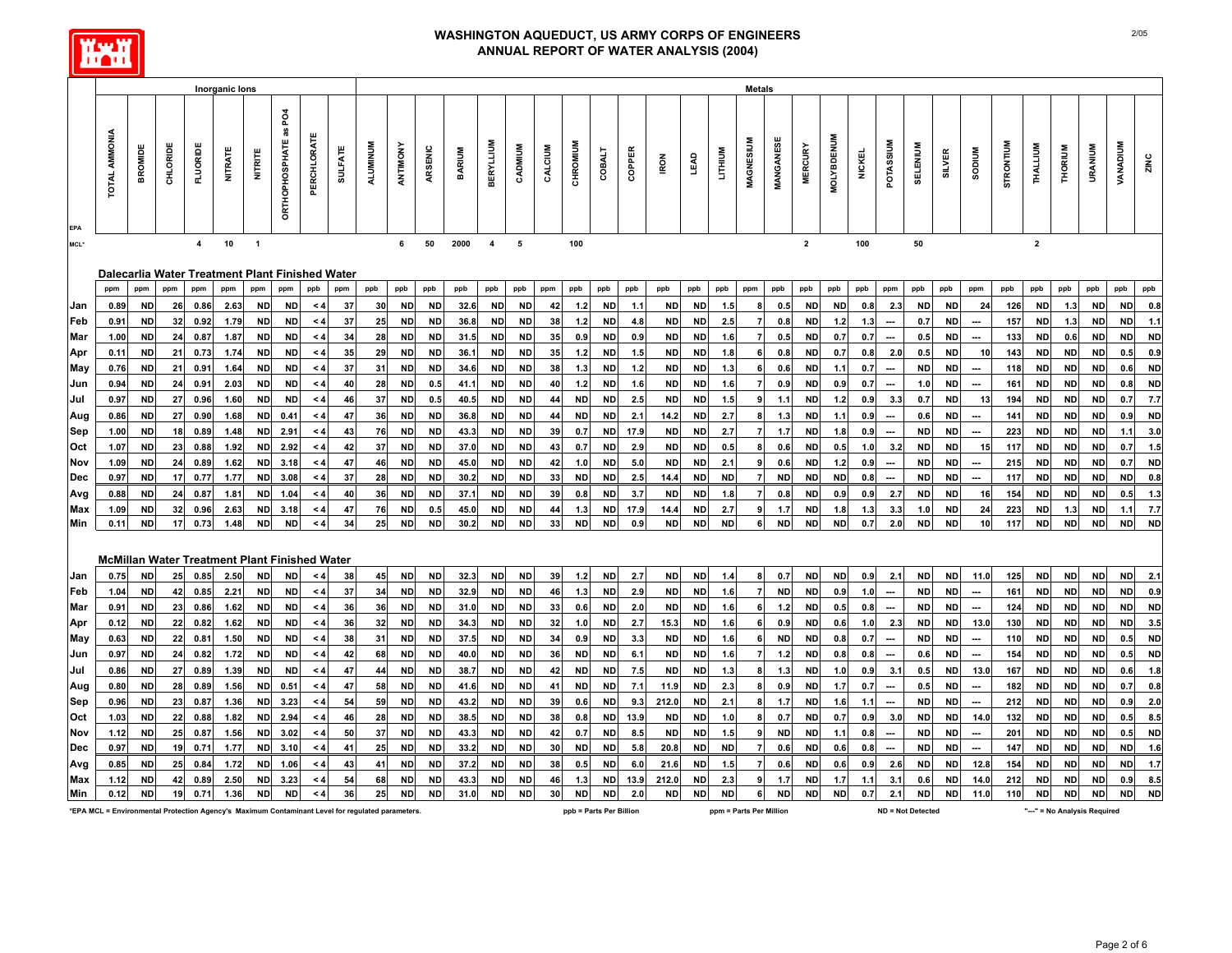

| <b>Miscellaneous Physical Parameters</b><br>Microorganisms<br><b>Haloacetic Acids (HAAs)</b><br><b>Trihalomethanes (THMs)</b> |            |                 |                                                                                                  |                    |                |                |                   |                        |                        |                         |                             |                      |              | <b>Volatile Organic Compounds (VOCs)</b> |                           |                     |                      |                         |                      |                        |                   |                             |                             |                  |                       |                        |                     |                           |                        |                        |                        |                        |                      |                              |                        |                        |                 |                        |                        |                        |                        |
|-------------------------------------------------------------------------------------------------------------------------------|------------|-----------------|--------------------------------------------------------------------------------------------------|--------------------|----------------|----------------|-------------------|------------------------|------------------------|-------------------------|-----------------------------|----------------------|--------------|------------------------------------------|---------------------------|---------------------|----------------------|-------------------------|----------------------|------------------------|-------------------|-----------------------------|-----------------------------|------------------|-----------------------|------------------------|---------------------|---------------------------|------------------------|------------------------|------------------------|------------------------|----------------------|------------------------------|------------------------|------------------------|-----------------|------------------------|------------------------|------------------------|------------------------|
|                                                                                                                               | Ŧ.         | ALKALINITY      | CONDUCTIVITY                                                                                     | <b>TEMPERATURE</b> | TOTAL CHLORINE | TOTAL HARDNESS | TOTAL ORG. CARBON | TOTAL DISSOLVED SOLIDS | TOTAL SUSPENDED SOLIDS | (Average)*<br>TURBIDITY | TOTAL COLIFORM (% positive) | E. COLI (% positive) | ALGAE COUNT  | HETEROTROPHIC PLATE COUNT                | <b>DIBROMOACETIC ACID</b> | DICHLOROACETIC ACID | MONOBROMOACETIC ACID | MONOCHLOROACETIC ACID   | TRICHLOROACETIC ACID | TOTAL HALOACETIC ACIDS | <b>CHLOROFORM</b> | <b>BROMODICHLOROMETHANE</b> | <b>CHLORODIBROMOMETHANE</b> | <b>BROMOFORM</b> | TOTAL TRIHALOMETHANES | BENZENE                | <b>BROMOBENZENE</b> | <b>BROMOCHLOROMETHANE</b> | <b>BROMOMETHANE</b>    | tert-BUTYLBENZENE      | sec-BUTYLBENZENE       | n-BUTYLBENZENE         | CARBON TETRACHLORIDE | <b>CHLOROBENZENE</b>         | CHLOROETHANE           | CHLOROMETHANE          | 2-CHLOROTOLUENE | 4-CHLOROTOLUENE        | <b>DIBROMOMETHANE</b>  | 3-DICHLOROBENZENE      | 1,4-DICHLOROBENZENE    |
| MCL*                                                                                                                          |            |                 |                                                                                                  |                    | 4.0            |                |                   |                        |                        | 0.5                     |                             |                      |              |                                          |                           |                     |                      |                         |                      | 60                     |                   |                             |                             |                  | 80                    | 5                      |                     |                           |                        |                        |                        |                        | 5                    | 100                          |                        |                        |                 |                        |                        |                        | 75                     |
|                                                                                                                               |            |                 |                                                                                                  |                    |                |                |                   |                        |                        |                         |                             |                      |              |                                          |                           |                     |                      |                         |                      |                        |                   |                             |                             |                  |                       |                        |                     |                           |                        |                        |                        |                        |                      |                              |                        |                        |                 |                        |                        |                        |                        |
|                                                                                                                               |            |                 | Dalecarlia Water Treatment Plant Finished Water                                                  | F                  |                |                |                   |                        |                        |                         |                             |                      |              |                                          |                           |                     |                      |                         |                      |                        |                   |                             |                             |                  |                       |                        |                     |                           |                        |                        |                        |                        |                      |                              |                        |                        |                 |                        |                        |                        |                        |
|                                                                                                                               |            | ppm             | uS/cm                                                                                            |                    | ppm            | ppm            | ppm               | ppm                    | ppm                    | <b>NTU</b>              | $% +$                       | $% +$                | Org/mL       | CFU/mL                                   | ppb                       | ppb                 | ppb                  | ppb                     | ppb                  | ppb                    | ppb               | ppb                         | ppb                         | ppb              | ppb                   | ppb                    | ppb                 | ppb                       | ppb                    | ppb                    | ppb                    | ppb                    | ppb                  | ppb                          | ppb                    | ppb                    | ppb             | ppb                    | ppb                    | ppb                    | ppb                    |
| Jan                                                                                                                           | 8.3        | 80              | 338                                                                                              | 41                 | 3.7            | 139            | 0.97              | 210                    |                        | 0.04                    |                             |                      |              | $<$ 1                                    | <b>ND</b>                 | 6.9                 | <b>ND</b>            | <b>ND</b>               | 4.8                  | 11.7                   | 7.3               | 3.8                         | 0.9                         | <b>ND</b>        | 12.0                  | <b>ND</b>              | <b>ND</b>           | <b>ND</b>                 | <b>ND</b>              | <b>ND</b>              | <b>ND</b>              | <b>ND</b>              | <b>ND</b>            | <b>ND</b>                    | <b>ND</b>              | <b>ND</b>              | <b>ND</b>       | <b>ND</b>              | <b>ND</b>              | <b>ND</b>              | <b>ND</b>              |
| Feb                                                                                                                           | 8.3        | 66              | 359                                                                                              | 43                 | 3.7<br>3.7     | 124<br>115     | 1.38              | 184                    |                        | 0.04                    |                             |                      |              | $<$ 1                                    | ND                        | 7.1                 | <b>ND</b>            | <b>ND</b>               | 6.1                  | 13.3                   | 6.8               | 5.2                         | 1.5                         | ND               | 13.5                  | <b>ND</b>              | <b>ND</b>           | ND                        | <b>ND</b>              | <b>ND</b>              | <b>ND</b>              | <b>ND</b><br><b>ND</b> | <b>ND</b>            | <b>ND</b><br><b>ND</b>       | <b>ND</b>              | <b>ND</b>              | <b>ND</b>       | <b>ND</b>              | <b>ND</b>              | <b>ND</b><br><b>ND</b> | <b>ND</b><br><b>ND</b> |
| Mar                                                                                                                           | 8.4<br>8.3 | 62<br>61        | 293<br>288                                                                                       | 53<br>59           | 3.3            | 113            | 1.27<br>1.35      | 152<br>165             |                        | 0.04<br>0.06            |                             |                      |              | $<$ 1<br>$<$ 1                           | <b>ND</b>                 | 9.5                 | <b>ND</b>            | <b>ND</b>               | 8.5                  | 18.0                   | 12.4<br>16.2      | 5.2<br>6.1                  | 0.9<br>1.8                  | <b>ND</b><br>ND  | 18.5<br>23.5          | <b>ND</b><br><b>ND</b> | <b>ND</b><br>ND     | <b>ND</b><br><b>ND</b>    | <b>ND</b><br><b>ND</b> | <b>ND</b><br><b>ND</b> | <b>ND</b><br><b>ND</b> | <b>ND</b>              | <b>ND</b><br>ND      | <b>ND</b>                    | <b>ND</b><br><b>ND</b> | <b>ND</b><br><b>ND</b> | <b>ND</b><br>ND | <b>ND</b><br><b>ND</b> | <b>ND</b><br><b>ND</b> | <b>ND</b>              | <b>ND</b>              |
| Apr<br>May                                                                                                                    | 8.0        | 69              | 311                                                                                              | 72                 | 3.7            | 122            | 1.55              | 190                    |                        | 0.06                    |                             | 0                    |              | $<$ 1                                    |                           |                     |                      |                         |                      |                        | 26.7              | 7.7                         | 1.1                         | <b>ND</b>        | 35.5                  | <b>ND</b>              | <b>ND</b>           | <b>ND</b>                 | <b>ND</b>              | <b>ND</b>              | <b>ND</b>              | <b>ND</b>              | <b>ND</b>            | <b>ND</b>                    | <b>ND</b>              | <b>ND</b>              | <b>ND</b>       | <b>ND</b>              | <b>ND</b>              | <b>ND</b>              | <b>ND</b>              |
| Jun                                                                                                                           | 7.8        | 74              | 332                                                                                              | 75                 | 3.7            | 129            | 1.76              | 207                    | 11                     | 0.05                    |                             | $\Omega$             |              | $<$ 1                                    |                           |                     |                      |                         |                      |                        | 23.1              | 7.2                         | 1.3                         | ND               | 31.6                  | <b>ND</b>              | <b>ND</b>           | <b>ND</b>                 | <b>ND</b>              | <b>ND</b>              | <b>ND</b>              | <b>ND</b>              | <b>ND</b>            | <b>ND</b>                    | <b>ND</b>              | <b>ND</b>              | <b>ND</b>       | <b>ND</b>              | <b>ND</b>              | <b>ND</b>              | <b>ND</b>              |
| Jul                                                                                                                           | 7.7        | 88              | 367                                                                                              | 85                 | 3.7            | 148            | 1.79              | 244                    |                        | 0.05                    |                             | $\mathbf{0}$         |              | $<$ 1                                    | <b>ND</b>                 | 11.7                | <b>ND</b>            | <b>ND</b>               | 10.1                 | 21.8                   | 22.3              | 8.4                         | 1.8                         | <b>ND</b>        | 32.5                  | ND                     | <b>ND</b>           | <b>ND</b>                 | <b>ND</b>              | <b>ND</b>              | <b>ND</b>              | <b>ND</b>              | <b>ND</b>            | <b>ND</b>                    | <b>ND</b>              | <b>ND</b>              | <b>ND</b>       | <b>ND</b>              | <b>ND</b>              | <b>ND</b>              | <b>ND</b>              |
| Aug                                                                                                                           | 7.7        | 88              | 360                                                                                              | 80                 | 3.6            | 146            | 2.05              | 236                    | <1                     | 0.06                    |                             | $\mathbf{0}$         | $\Omega$     |                                          |                           |                     |                      |                         |                      |                        | 35.1              | 9.7                         | 1.3                         | <b>ND</b>        | 46.1                  | <b>ND</b>              | <b>ND</b>           | <b>ND</b>                 | <b>ND</b>              | <b>ND</b>              | <b>ND</b>              | <b>ND</b>              | <b>ND</b>            | <b>ND</b>                    | <b>ND</b>              | <b>ND</b>              | <b>ND</b>       | <b>ND</b>              | <b>ND</b>              | <b>ND</b>              | <b>ND</b>              |
| Sep                                                                                                                           | 7.7        | 76              | 326                                                                                              | 74                 | 3.7            | 129            | 2.05              | 172                    |                        | 0.05                    |                             | $\mathbf{0}$         | $\mathbf 0$  | 3                                        |                           |                     |                      |                         |                      |                        | 33.5              | 10.1                        | 1.4                         | ND               | 45.0                  | <b>ND</b>              | <b>ND</b>           | <b>ND</b>                 | <b>ND</b>              | <b>ND</b>              | <b>ND</b>              | <b>ND</b>              | <b>ND</b>            | <b>ND</b>                    | <b>ND</b>              | <b>ND</b>              | <b>ND</b>       | <b>ND</b>              | <b>ND</b>              | <b>ND</b>              | <b>ND</b>              |
| Oct                                                                                                                           | 7.7        | 90              | 353                                                                                              | 62                 | 3.6            | 142            | 1.54              | 252                    |                        | 0.04                    |                             | $\mathbf{0}$         | $\mathbf{0}$ | $\overline{2}$                           | <b>ND</b>                 | 8.5                 | <b>ND</b>            | <b>ND</b>               | 9.7                  | 18.2                   | 14.2              | 6.3                         | 1.2                         | ND               | 21.7                  | <b>ND</b>              | <b>ND</b>           | <b>ND</b>                 | <b>ND</b>              | <b>ND</b>              | <b>ND</b>              | <b>ND</b>              | <b>ND</b>            | <b>ND</b>                    | <b>ND</b>              | <b>ND</b>              | <b>ND</b>       | <b>ND</b>              | <b>ND</b>              | <b>ND</b>              | <b>ND</b>              |
| Nov                                                                                                                           | 7.7        | 83              | 351                                                                                              | 56                 | 3.7            | 142            | 1.80              | 226                    |                        | 0.05                    |                             | $\mathbf{0}$         | $\Omega$     | $1$                                      |                           |                     |                      |                         |                      |                        | 20.8              | 7.3                         | 1.0                         | <b>ND</b>        | 29.                   | <b>ND</b>              | <b>ND</b>           | <b>ND</b>                 | <b>ND</b>              | <b>ND</b>              | <b>ND</b>              | <b>ND</b>              | <b>ND</b>            | <b>ND</b>                    | <b>ND</b>              | <b>ND</b>              | <b>ND</b>       | <b>ND</b>              | <b>ND</b>              | <b>ND</b>              | <b>ND</b>              |
| Dec                                                                                                                           | 7.7        | 65              | 281                                                                                              | 47                 | 3.7            | $112$          | 1.50              | 178                    |                        | 0.04                    |                             | $\mathbf 0$          | 0            | $<$ 1                                    |                           |                     |                      |                         |                      |                        | 12.0              | 3.8                         | 0.5                         | ND               | 16.3                  | ND                     | <b>ND</b>           | <b>ND</b>                 | <b>ND</b>              | <b>ND</b>              | <b>ND</b>              | <b>ND</b>              | ND                   | <b>ND</b>                    | <b>ND</b>              | <b>ND</b>              | <b>ND</b>       | <b>ND</b>              | <b>ND</b>              | <b>ND</b>              | <b>ND</b>              |
| Avg                                                                                                                           | 7.9        | 75              | 330                                                                                              | 62                 | 3.7            | 130            | 1.58              | 201                    |                        | 0.05                    |                             | $\mathbf{0}$         | $\mathbf{0}$ | $\leq$ 1                                 | <b>ND</b>                 | 8.7                 | <b>ND</b>            | <b>ND</b>               | 7.8                  | 16.6                   | 19.2              | 6.7                         | 1.2                         | <b>ND</b>        | 27.1                  | <b>ND</b>              | <b>ND</b>           | <b>ND</b>                 | <b>ND</b>              | <b>ND</b>              | <b>ND</b>              | <b>ND</b>              | <b>ND</b>            | <b>ND</b>                    | <b>ND</b>              | <b>ND</b>              | <b>ND</b>       | <b>ND</b>              | <b>ND</b>              | <b>ND</b>              | <b>ND</b>              |
| Max                                                                                                                           | 8.4        | 90 <sub>1</sub> | 367                                                                                              | 85                 | 3.7            | 148            | 2.05              | 252                    | 11                     | 0.06                    |                             | $\mathbf 0$          | 0            |                                          | <b>ND</b>                 | 11.7                | <b>ND</b>            | <b>ND</b>               | 10.1                 | 21.8                   | 35.1              | 10.1                        | 1.8                         | ND               | 46.1                  | ND                     | <b>ND</b>           | <b>ND</b>                 | <b>ND</b>              | <b>ND</b>              | <b>ND</b>              | <b>ND</b>              | <b>ND</b>            | <b>ND</b>                    | <b>ND</b>              | <b>ND</b>              | <b>ND</b>       | <b>ND</b>              | <b>ND</b>              | <b>ND</b>              | <b>ND</b>              |
| Min                                                                                                                           | 7.7        | 61              | 281                                                                                              | 41                 | 3.3            | $112$          | 0.97              | 152                    |                        | 0.04                    |                             | $\mathbf{0}$         | $\mathbf 0$  | $\leq$ 1                                 | <b>ND</b>                 | 6.9                 | <b>ND</b>            | <b>ND</b>               | 4.8                  | 11.7                   | 6.8               | 3.8                         | 0.5                         | <b>ND</b>        | 12.0                  | <b>ND</b>              | <b>ND</b>           | <b>ND</b>                 | <b>ND</b>              | <b>ND</b>              | <b>ND</b>              | <b>ND</b>              | <b>ND</b>            | <b>ND</b>                    | <b>ND</b>              | <b>ND</b>              | <b>ND</b>       | <b>ND</b>              | <b>ND</b>              | <b>ND</b>              | <b>ND</b>              |
|                                                                                                                               |            |                 |                                                                                                  |                    |                |                |                   |                        |                        |                         |                             |                      |              |                                          |                           |                     |                      |                         |                      |                        |                   |                             |                             |                  |                       |                        |                     |                           |                        |                        |                        |                        |                      |                              |                        |                        |                 |                        |                        |                        |                        |
|                                                                                                                               |            |                 | <b>McMillan Water Treatment Plant Finished Water</b>                                             |                    |                |                |                   |                        |                        |                         |                             |                      |              |                                          |                           |                     |                      |                         |                      |                        |                   |                             |                             |                  |                       |                        |                     |                           |                        |                        |                        |                        |                      |                              |                        |                        |                 |                        |                        |                        |                        |
| Jan                                                                                                                           |            | <b>70</b>       | 317                                                                                              | 51                 | 3.6            | 130            | 1.45              | 190                    |                        | 0.04                    |                             | $\mathbf{0}$         | $\mathbf 0$  | $<$ 1                                    | <b>ND</b>                 | 6.5                 | <b>ND</b>            | <b>ND</b>               | 4.8                  | 11.3                   | 8.4               | 4.7                         | 1.2                         | <b>ND</b>        | 14.2                  | <b>ND</b>              | <b>ND</b>           | <b>ND</b>                 | <b>ND</b>              | <b>ND</b>              | <b>ND</b>              | <b>ND</b>              | <b>ND</b>            | <b>ND</b>                    | <b>ND</b>              | <b>ND</b>              | <b>ND</b>       | <b>ND</b>              | <b>ND</b>              | <b>ND</b>              | <b>ND</b>              |
| Feb                                                                                                                           | 8.4        | 65              | 371                                                                                              | 47                 | 3.7            | 125            | 1.73              | 253                    |                        | 0.04                    |                             | $\mathbf{0}$         | $\mathbf{0}$ | $\leq 1$                                 | <b>ND</b>                 | 6.5                 | <b>ND</b>            | <b>ND</b>               | 3.9                  | 10.4                   | 7.2               | 5.3                         | 1.9                         | <b>ND</b>        | 14.4                  | <b>ND</b>              | <b>ND</b>           | <b>ND</b>                 | <b>ND</b>              | <b>ND</b>              | <b>ND</b>              | <b>ND</b>              | <b>ND</b>            | <b>ND</b>                    | <b>ND</b>              | <b>ND</b>              | <b>ND</b>       | <b>ND</b>              | <b>ND</b>              | <b>ND</b>              | <b>ND</b>              |
| Mar                                                                                                                           | 8.5        | 55              | 287                                                                                              | 50                 | 3.7            | 110            | 1.71              | 154                    |                        | 0.04                    |                             | $\mathbf{0}$         |              |                                          | $\sim$                    |                     |                      | ---                     |                      | ---                    | 14.0              | 5.9                         | 1.1                         | ND               | 21.0                  | <b>ND</b>              | <b>ND</b>           | <b>ND</b>                 | <b>ND</b>              | <b>ND</b>              | <b>ND</b>              | <b>ND</b>              | <b>ND</b>            | <b>ND</b>                    | <b>ND</b>              | <b>ND</b>              | <b>ND</b>       | <b>ND</b>              | <b>ND</b>              | <b>ND</b>              | <b>ND</b>              |
| Apr                                                                                                                           | 8.4        | 52              | 275                                                                                              | 55                 | 3.6            | 106            | 1.48              | 162                    |                        | 0.05                    |                             | $\Omega$             |              | $<$ 1                                    | <b>ND</b>                 | 9.3                 | <b>ND</b>            | <b>ND</b>               | 7.2                  | 16.5                   | 16.1              | 6.9                         | 1.4                         | <b>ND</b>        | 24.4                  | <b>ND</b>              | <b>ND</b>           | <b>ND</b>                 | <b>ND</b>              | <b>ND</b>              | <b>ND</b>              | <b>ND</b>              | <b>ND</b>            | <b>ND</b>                    | <b>ND</b>              | <b>ND</b>              | <b>ND</b>       | <b>ND</b>              | <b>ND</b>              | <b>ND</b>              | <b>ND</b>              |
| May                                                                                                                           | 8.0        | 59              | 292                                                                                              | 63                 | 3.7            | 113            | 1.72              | 179                    |                        | 0.06                    |                             | 0                    |              | $<$ 1                                    |                           |                     |                      |                         |                      |                        | 31.6              | 10.1                        | 2.0                         | <b>ND</b>        | 43.7                  | <b>ND</b>              | ND                  | <b>ND</b>                 | ND                     | <b>ND</b>              | <b>ND</b>              | <b>ND</b>              | ND                   | <b>ND</b>                    | <b>ND</b>              | <b>ND</b>              | ND              | <b>ND</b>              | <b>ND</b>              | <b>ND</b>              | <b>ND</b>              |
| Jun                                                                                                                           | 7.9        | 61              | 310                                                                                              | 69                 | 3.8            | 118            | 1.75              | 201                    | 14                     | 0.07                    |                             | $\mathbf{0}$         |              | $<$ 1                                    |                           |                     |                      |                         |                      |                        | 37.4              | 10.1                        | 1.4                         | <b>ND</b>        | 48.9                  | <b>ND</b>              | <b>ND</b>           | <b>ND</b>                 | <b>ND</b>              | <b>ND</b>              | <b>ND</b>              | <b>ND</b>              | ND                   | <b>ND</b>                    | <b>ND</b>              | <b>ND</b>              | <b>ND</b>       | <b>ND</b>              | <b>ND</b>              | <b>ND</b>              | <b>ND</b>              |
| Jul                                                                                                                           | 7.8        | 80              | 349                                                                                              | 75                 | 3.6            | 141            | 1.61              | 243                    |                        | 0.08                    |                             | $\Omega$             |              | $<$ 1                                    | <b>ND</b>                 | 16.8                | <b>ND</b>            | <b>ND</b>               | 13.9                 | 30.7                   | 35.6              | 10.3                        | 1.9                         | ND               | 47.8                  | <b>ND</b>              | <b>ND</b>           | <b>ND</b>                 | <b>ND</b>              | <b>ND</b>              | <b>ND</b>              | <b>ND</b>              | <b>ND</b>            | <b>ND</b>                    | <b>ND</b>              | <b>ND</b>              | <b>ND</b>       | <b>ND</b>              | <b>ND</b>              | <b>ND</b>              | <b>ND</b>              |
| Aug                                                                                                                           | 7.7        | 76              | 341                                                                                              | 77                 | 3.7            | 137            | 2.08              | 213                    | <1                     | 0.08                    |                             | $\mathbf{0}$         |              | $<$ 1                                    |                           |                     |                      |                         |                      |                        | 42.8              | 11.4                        | 1.6                         | ND               | 55.8                  | <b>ND</b>              | <b>ND</b>           | <b>ND</b>                 | <b>ND</b>              | <b>ND</b>              | <b>ND</b>              | <b>ND</b>              | ND                   | <b>ND</b>                    | <b>ND</b>              | <b>ND</b>              | <b>ND</b>       | <b>ND</b>              | <b>ND</b>              | <b>ND</b>              | <b>ND</b>              |
| Sep                                                                                                                           | 7.6        | 70 I            | 341                                                                                              | 76                 | 3.7            | 133            | 2.11              | 221                    |                        | 0.08                    |                             | $\mathbf{0}$         | $\mathbf{0}$ | 13                                       |                           |                     |                      |                         |                      |                        | 51.5              | 12.5                        | 1.9                         | <b>ND</b>        | 65.9                  | <b>ND</b>              | <b>ND</b>           | <b>ND</b>                 | <b>ND</b>              | <b>ND</b>              | <b>ND</b>              | <b>ND</b>              | <b>ND</b>            | <b>ND</b>                    | <b>ND</b>              | <b>ND</b>              | <b>ND</b>       | <b>ND</b>              | <b>ND</b>              | <b>ND</b>              | $\sf ND$               |
| Oct                                                                                                                           | 7.7        | 70              | 324                                                                                              | 71                 | 3.8            | 128            | 1.72              | 218                    | <1                     | 0.08                    |                             | $\mathbf{0}$         | 0            | 8                                        | <b>ND</b>                 | 10.9                | <b>ND</b>            | <b>ND</b>               | 10.0                 | 20.9                   | 19.3              | 7.1                         | 1.3                         | ND               | 27.8                  | <b>ND</b>              | <b>ND</b>           | <b>ND</b>                 | <b>ND</b>              | <b>ND</b>              | <b>ND</b>              | <b>ND</b>              | <b>ND</b>            | <b>ND</b>                    | <b>ND</b>              | <b>ND</b>              | <b>ND</b>       | <b>ND</b>              | <b>ND</b>              | <b>ND</b>              | <b>ND</b>              |
| Nov                                                                                                                           | 7.6        | 81              | 348                                                                                              | 63                 | 3.7            | $142$          | 1.78              | 231                    | <1                     | 0.07                    |                             | $\mathbf{0}$         | $\mathbf{0}$ | 15                                       |                           |                     |                      |                         |                      |                        | 24.3              | 8.5                         | 1.4                         | ND               | 34.2                  | <b>ND</b>              | <b>ND</b>           | <b>ND</b>                 | <b>ND</b>              | <b>ND</b>              | <b>ND</b>              | <b>ND</b>              | <b>ND</b>            | <b>ND</b>                    | <b>ND</b>              | <b>ND</b>              | <b>ND</b>       | <b>ND</b>              | <b>ND</b>              | <b>ND</b>              | <b>ND</b>              |
| Dec                                                                                                                           | 7.6        | 55              | 275                                                                                              | 55                 | 3.7            | 105            | 1.86              | 183                    |                        | 0.05                    |                             | $\mathbf{0}$         | $\Omega$     |                                          |                           |                     |                      |                         |                      |                        | 15.6              | 6.2                         | 1.1                         | <b>ND</b>        | 22.9                  | <b>ND</b>              | <b>ND</b>           | <b>ND</b>                 | <b>ND</b>              | <b>ND</b>              | <b>ND</b>              | <b>ND</b>              | <b>ND</b>            | <b>ND</b>                    | <b>ND</b>              | <b>ND</b>              | <b>ND</b>       | <b>ND</b>              | <b>ND</b>              | <b>ND</b>              | <b>ND</b>              |
| Avg                                                                                                                           | 8.0        | 66              | 319                                                                                              | 63                 | 3.7            | 124            | 1.75              | 204                    |                        | 0.06                    |                             | $\mathbf{0}$         | $\mathbf{0}$ | 3                                        | <b>ND</b>                 | 10.0                | <b>ND</b>            | <b>ND</b>               | 8.0                  | 18.0                   | 25.3              | 8.3                         | 1.5                         | <b>ND</b>        | 35.1                  | <b>ND</b>              | <b>ND</b>           | <b>ND</b>                 | <b>ND</b>              | <b>ND</b>              | <b>ND</b>              | <b>ND</b>              | <b>ND</b>            | <b>ND</b>                    | <b>ND</b>              | <b>ND</b>              | <b>ND</b>       | <b>ND</b>              | <b>ND</b>              | <b>ND</b>              | <b>ND</b>              |
| Max                                                                                                                           | 8.5        | 81              | 371                                                                                              | 77                 | 3.8            | 142            | 2.11              | 253                    | 14                     | 0.08                    |                             | 0                    | $\mathbf{0}$ | 15                                       | <b>ND</b>                 | 16.8                | <b>ND</b>            | <b>ND</b>               | 13.9                 | 30.7                   | 51.5              | 12.5                        | 2.0                         | <b>ND</b>        | 65.9                  | <b>ND</b>              | <b>ND</b>           | <b>ND</b>                 | <b>ND</b>              | <b>ND</b>              | <b>ND</b>              | <b>ND</b>              | <b>ND</b>            | <b>ND</b>                    | <b>ND</b>              | <b>ND</b>              | <b>ND</b>       | <b>ND</b>              | <b>ND</b>              | <b>ND</b>              | <b>ND</b>              |
| Min                                                                                                                           | 7.6        | 52              | 275                                                                                              | 47                 | 3.6            | 105            | 1.45              | 154                    | $<$ 1                  | 0.04                    |                             | 0                    | $\mathbf{0}$ | $\leq 1$                                 | <b>ND</b>                 | 6.5                 | <b>ND</b>            | <b>ND</b>               | 3.9                  | 10.4                   | 7.2               | 4.7                         | 1.1                         | <b>ND</b>        | 14.2                  | <b>ND</b>              | <b>ND</b>           | <b>ND</b>                 | <b>ND</b>              | <b>ND</b>              | <b>ND</b>              | <b>ND</b>              | <b>ND</b>            | <b>ND</b>                    | <b>ND</b>              | <b>ND</b>              | <b>ND</b>       | <b>ND</b>              | <b>ND</b>              | <b>ND</b>              | <b>ND</b>              |
|                                                                                                                               |            |                 | *EPA MCL = Environmental Protection Agency's Maximum Contaminant Level for regulated parameters. |                    |                |                |                   |                        |                        |                         |                             |                      |              |                                          |                           |                     |                      | ppb = Parts Per Billion |                      |                        |                   |                             | ppm = Parts Per Million     |                  |                       |                        |                     |                           | ND = Not Detected      |                        |                        |                        |                      | "---" = No Analysis Required |                        |                        |                 |                        |                        |                        |                        |

2/05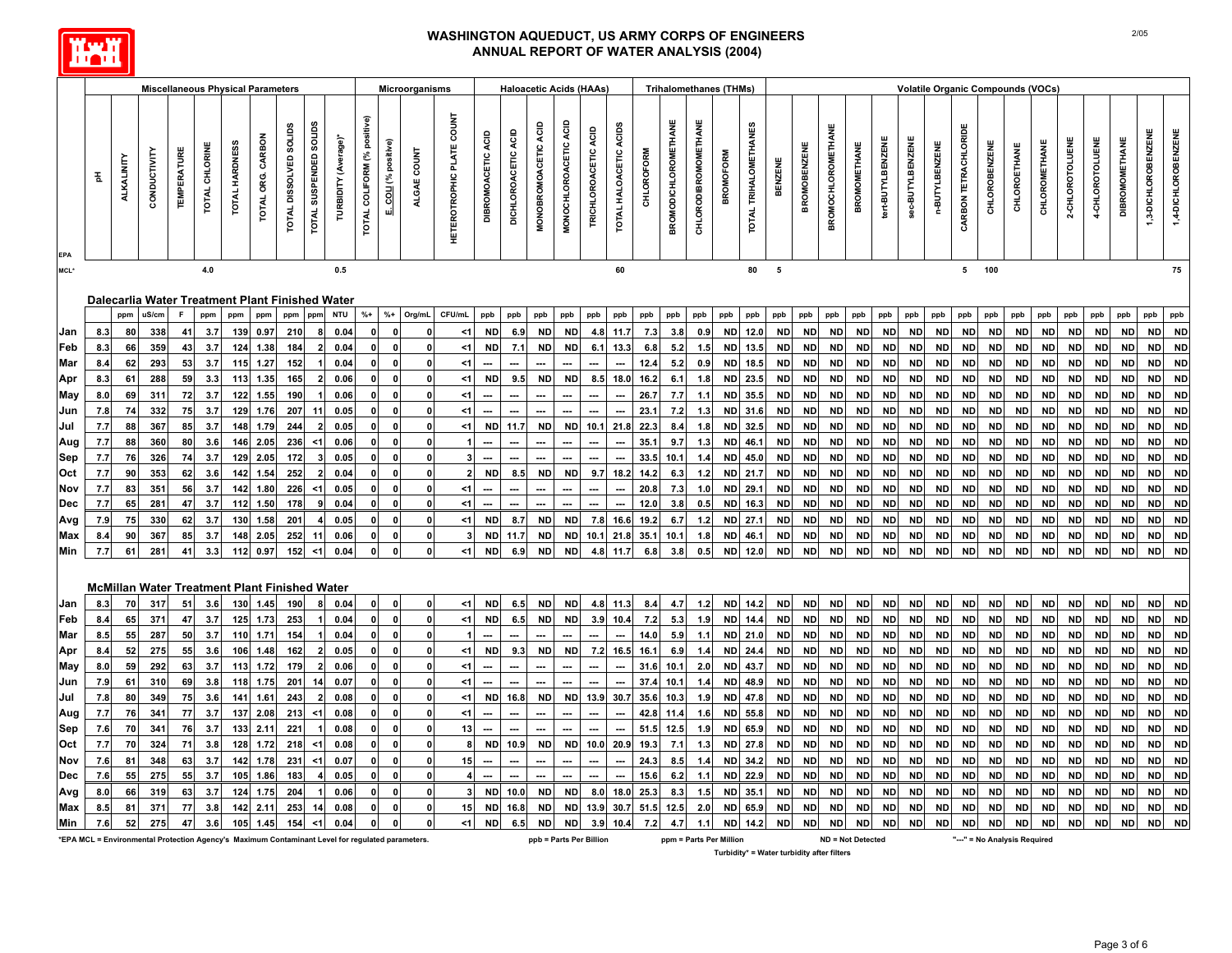

|                                                                                                  |                                                 |                         |                    |                    |                            |                          |                      |                     |                     |                     |                           |                         |                     |              |                            |                         |                    |                    |                               |             |              | <b>Volatile Organic Compounds</b> |                |                           |                           |                            |                |                        |                        |                       |                       |                          |                               |                        |                        |                        |                              |                |                       | <b>Synthetic Organic Compounds</b> |                 |                                |                  |                    |               |
|--------------------------------------------------------------------------------------------------|-------------------------------------------------|-------------------------|--------------------|--------------------|----------------------------|--------------------------|----------------------|---------------------|---------------------|---------------------|---------------------------|-------------------------|---------------------|--------------|----------------------------|-------------------------|--------------------|--------------------|-------------------------------|-------------|--------------|-----------------------------------|----------------|---------------------------|---------------------------|----------------------------|----------------|------------------------|------------------------|-----------------------|-----------------------|--------------------------|-------------------------------|------------------------|------------------------|------------------------|------------------------------|----------------|-----------------------|------------------------------------|-----------------|--------------------------------|------------------|--------------------|---------------|
|                                                                                                  |                                                 |                         |                    |                    |                            |                          |                      |                     |                     |                     |                           |                         |                     |              |                            |                         |                    |                    |                               |             |              |                                   |                |                           |                           |                            |                |                        |                        |                       |                       |                          |                               |                        |                        |                        |                              |                |                       |                                    |                 |                                |                  |                    |               |
|                                                                                                  | 1,2-DICHLOROBENZENE                             | DICHLORODIFLUOROMETHANE | 1,1-DICHLOROETHANE | 1,2-DICHLOROETHANE | trans-1,2-DICHLOROETHYLENE | cis-1,2-DICHLOROETHYLENE | 1,1-DICHLOROETHYLENE | 1,3-DICHLOROPROPANE | 2,2-DICHLOROPROPANE | 1,2-DICHLOROPROPANE | trans-1,3-DICHLOROPROPENE | cis-1,3-DICHLOROPROPENE | 1,1-DICHLOROPROPENE | ETHYLBENZENE | <b>HEXACHLOROBUTADIENE</b> | <b>ISOPROPYLBENZENE</b> | 4-ISOPROPYLTOLUENE | METHYLENE CHLORIDE | METHYL TERT-BUTYL ETHER (MTBE | NAPHTHALENE | NITROBENZENE | n-PROPYLBENZENE                   | <b>STYRENE</b> | 1,1,1,2-TETRACHLOROETHANE | 1,1,2,2-TETRACHLOROETHANE | <b>TETRACHLOROETHYLENE</b> | <b>TOLUENE</b> | 1,2,3-TRICHLOROBENZENE | 1,2,4-TRICHLOROBENZENE | 1,1,1-TRICHLOROETHANE | 1,1,2-TRICHLOROETHANE | <b>TRICHLOROETHYLENE</b> | <b>TRICHLOROFLUOROMETHANE</b> | 1,2,3-TRICHLOROPROPANE | 1,2,4-TRIMETHYLBENZENE | 1,3,5-TRIMETHYLBENZENE | TOTAL XYLENES                | VINYL CHLORIDE | <b>ACENAPHTHYLENE</b> | <b>ACETOCHLOR</b>                  | <b>ALACHLOR</b> | <b>ALDICARB</b>                | ALDICARB SULFONE | ALDICARB SULFOXIDE | <b>ALDRIN</b> |
| <b>EPA</b><br>$MCL^*$                                                                            | 600                                             |                         |                    |                    | 5 100                      | 70 7                     |                      |                     |                     | 5                   |                           |                         |                     | 700          |                            |                         |                    | ${\bf 5}$          |                               |             |              |                                   | 100            |                           |                           | 5 1000                     |                |                        |                        | 70 200                | 5 5                   |                          |                               |                        |                        |                        | 10,000 2                     |                |                       |                                    |                 | $2 \qquad 3 \qquad 2 \qquad 4$ |                  |                    |               |
|                                                                                                  | Dalecarlia Water Treatment Plant Finished Water |                         |                    |                    |                            |                          |                      |                     |                     |                     |                           |                         |                     |              |                            |                         |                    |                    |                               |             |              |                                   |                |                           |                           |                            |                |                        |                        |                       |                       |                          |                               |                        |                        |                        |                              |                |                       |                                    |                 |                                |                  |                    |               |
|                                                                                                  | ppb                                             | ppb                     | ppb                | ppb                | ppb                        | ppb                      | ppb                  | ppb                 | ppb                 | ppb                 | ppb                       | ppb                     | ppb                 | ppb          | ppb                        | ppb                     | ppb                | ppb                | ppb                           | ppb         | ppb          | ppb                               | ppb            | ppb                       | ppb                       | ppb                        | ppb            | ppb                    | ppb                    | ppb                   | ppb                   | ppb                      | ppb                           | ppb                    | ppb                    | ppb                    | ppb                          | ppb            | ppb                   | ppb                                | ppb             | ppb                            | ppb              | ppb                | ppb           |
| Jan                                                                                              | <b>ND</b>                                       | <b>ND</b>               | <b>ND</b>          | <b>ND</b>          | <b>ND</b>                  | <b>ND</b>                | <b>ND</b>            | <b>ND</b>           | <b>ND</b>           | <b>ND</b>           | <b>ND</b>                 | <b>ND</b>               | <b>ND</b>           | <b>ND</b>    | <b>ND</b>                  | <b>ND</b>               | <b>ND</b>          | <b>ND</b>          | <b>ND</b>                     | <b>ND</b>   | <b>ND</b>    | <b>ND</b>                         | <b>ND</b>      | <b>ND</b>                 | <b>ND</b>                 | <b>ND</b>                  | <b>ND</b>      | <b>ND</b>              | <b>ND</b>              | <b>ND</b>             | <b>ND</b>             | <b>ND</b>                | <b>ND</b>                     | <b>ND</b>              | <b>ND</b>              | <b>ND</b>              | <b>ND</b>                    | <b>ND</b>      | <b>ND</b>             | <b>ND</b>                          | <b>ND</b>       | <b>ND</b>                      | <b>ND</b>        | <b>ND</b>          | <b>ND</b>     |
| Feb                                                                                              | <b>ND</b>                                       | <b>ND</b>               | <b>ND</b>          |                    | <b>ND</b>                  | <b>ND</b>                | <b>ND</b>            | <b>ND</b>           | <b>ND</b>           | ND                  | <b>ND</b>                 | <b>ND</b>               | <b>ND</b>           | <b>ND</b>    | <b>ND</b>                  | <b>ND</b>               | <b>ND</b>          | <b>ND</b>          | <b>ND</b>                     | <b>ND</b>   | <b>ND</b>    | <b>ND</b>                         | <b>ND</b>      | <b>ND</b>                 | <b>ND</b>                 | <b>ND</b>                  | <b>ND</b>      | <b>ND</b>              | <b>ND</b>              | <b>ND</b>             | <b>ND</b>             | <b>ND</b>                | <b>ND</b>                     | ND                     | <b>ND</b>              | <b>ND</b>              | <b>ND</b>                    | <b>ND</b>      |                       |                                    |                 |                                |                  |                    |               |
| Mar                                                                                              | <b>ND</b>                                       | <b>ND</b>               | <b>ND</b>          | <b>ND</b>          | <b>ND</b>                  | <b>ND</b>                | <b>ND</b>            | <b>ND</b>           | <b>ND</b>           | <b>ND</b>           |                           | <b>ND</b>               | <b>ND</b>           | <b>ND</b>    | <b>ND</b>                  | <b>ND</b>               | <b>ND</b>          | <b>ND</b>          | <b>ND</b>                     | <b>ND</b>   | <b>ND</b>    | ND                                | <b>ND</b>      | <b>ND</b>                 | ND                        | <b>ND</b>                  | <b>ND</b>      | <b>ND</b>              | <b>ND</b>              | <b>ND</b>             | <b>ND</b>             | <b>ND</b>                | <b>ND</b>                     | ND                     | <b>ND</b>              | <b>ND</b>              | <b>ND</b>                    | <b>ND</b>      |                       |                                    |                 |                                |                  |                    |               |
|                                                                                                  | <b>ND</b>                                       | <b>ND</b>               | <b>ND</b>          | <b>ND</b>          | <b>ND</b>                  | <b>ND</b>                | <b>ND</b>            | <b>ND</b>           | <b>ND</b>           | <b>ND</b>           | <b>ND</b>                 | <b>ND</b>               | <b>ND</b>           | <b>ND</b>    | <b>ND</b>                  | <b>ND</b>               | <b>ND</b>          | <b>ND</b>          | <b>ND</b>                     | <b>ND</b>   | <b>ND</b>    | <b>ND</b>                         | <b>ND</b>      | <b>ND</b>                 | <b>ND</b>                 | <b>ND</b>                  | <b>ND</b>      | <b>ND</b>              | <b>ND</b>              | <b>ND</b>             | <b>ND</b>             | <b>ND</b>                | <b>ND</b>                     | <b>ND</b>              | <b>ND</b>              | <b>ND</b>              | <b>ND</b>                    | <b>ND</b>      | <b>ND</b>             | <b>ND</b>                          | <b>ND</b>       | <b>ND</b>                      | <b>ND</b>        | <b>ND</b>          | <b>ND</b>     |
| Apr                                                                                              | <b>ND</b>                                       | <b>ND</b>               | <b>ND</b>          | <b>ND</b>          | <b>ND</b>                  | <b>ND</b>                | <b>ND</b>            | <b>ND</b>           | <b>ND</b>           | <b>ND</b>           | <b>ND</b>                 | <b>ND</b>               | <b>ND</b>           | <b>ND</b>    | <b>ND</b>                  | <b>ND</b>               | <b>ND</b>          | <b>ND</b>          | <b>ND</b>                     | <b>ND</b>   | <b>ND</b>    | <b>ND</b>                         | <b>ND</b>      | <b>ND</b>                 | <b>ND</b>                 | <b>ND</b>                  | <b>ND</b>      | <b>ND</b>              | <b>ND</b>              | <b>ND</b>             | <b>ND</b>             | <b>ND</b>                | <b>ND</b>                     | <b>ND</b>              | <b>ND</b>              | <b>ND</b>              | <b>ND</b>                    | <b>ND</b>      |                       |                                    |                 |                                |                  |                    |               |
| May                                                                                              |                                                 |                         |                    |                    |                            |                          |                      |                     |                     |                     |                           |                         |                     |              |                            |                         |                    |                    |                               |             |              |                                   |                |                           |                           |                            |                |                        |                        |                       |                       |                          |                               |                        |                        |                        |                              |                |                       |                                    |                 |                                |                  |                    |               |
| Jun                                                                                              | <b>ND</b>                                       | <b>ND</b>               | <b>ND</b>          | <b>ND</b>          | <b>ND</b>                  | <b>ND</b>                | <b>ND</b>            | <b>ND</b>           | <b>ND</b>           | <b>ND</b>           | <b>ND</b>                 | <b>ND</b>               | <b>ND</b>           | <b>ND</b>    | <b>ND</b>                  | <b>ND</b>               | ND                 | <b>ND</b>          | <b>ND</b>                     | <b>ND</b>   | <b>ND</b>    | <b>ND</b>                         | <b>ND</b>      | <b>ND</b>                 | <b>ND</b>                 | <b>ND</b>                  | <b>ND</b>      | <b>ND</b>              | <b>ND</b>              | <b>ND</b>             | <b>ND</b>             | <b>ND</b>                | <b>ND</b>                     | <b>ND</b>              | <b>ND</b>              | <b>ND</b>              | <b>ND</b>                    | <b>ND</b>      |                       |                                    |                 |                                |                  |                    |               |
| Jul                                                                                              | <b>ND</b>                                       | <b>ND</b>               | <b>ND</b>          | <b>ND</b>          | <b>ND</b>                  | <b>ND</b>                | <b>ND</b>            | <b>ND</b>           | <b>ND</b>           | <b>ND</b>           | <b>ND</b>                 | <b>ND</b>               | <b>ND</b>           | <b>ND</b>    | <b>ND</b>                  | <b>ND</b>               | <b>ND</b>          | <b>ND</b>          | <b>ND</b>                     | <b>ND</b>   | <b>ND</b>    | <b>ND</b>                         | <b>ND</b>      | <b>ND</b>                 | <b>ND</b>                 | <b>ND</b>                  | <b>ND</b>      | <b>ND</b>              | <b>ND</b>              | <b>ND</b>             | <b>ND</b>             | <b>ND</b>                | <b>ND</b>                     | <b>ND</b>              | <b>ND</b>              | <b>ND</b>              | <b>ND</b>                    | <b>ND</b>      | <b>ND</b>             | <b>ND</b>                          | <b>ND</b>       | <b>ND</b>                      | <b>ND</b>        | <b>ND</b>          | <b>ND</b>     |
| Aug                                                                                              | <b>ND</b>                                       | <b>ND</b>               | <b>ND</b>          | <b>ND</b>          | <b>ND</b>                  | <b>ND</b>                | <b>ND</b>            | <b>ND</b>           | <b>ND</b>           | <b>ND</b>           | <b>ND</b>                 | <b>ND</b>               | <b>ND</b>           | <b>ND</b>    | <b>ND</b>                  | <b>ND</b>               | <b>ND</b>          | <b>ND</b>          | <b>ND</b>                     | <b>ND</b>   | <b>ND</b>    | <b>ND</b>                         | <b>ND</b>      | <b>ND</b>                 | <b>ND</b>                 | <b>ND</b>                  | <b>ND</b>      | <b>ND</b>              | <b>ND</b>              | <b>ND</b>             | <b>ND</b>             | <b>ND</b>                | <b>ND</b>                     | <b>ND</b>              | <b>ND</b>              | <b>ND</b>              | <b>ND</b>                    | <b>ND</b>      |                       |                                    |                 |                                |                  |                    |               |
| Sep                                                                                              | <b>ND</b>                                       | <b>ND</b>               | <b>ND</b>          | <b>ND</b>          | <b>ND</b>                  | <b>ND</b>                | <b>ND</b>            | <b>ND</b>           | <b>ND</b>           | <b>ND</b>           | <b>ND</b>                 | <b>ND</b>               | <b>ND</b>           | <b>ND</b>    | <b>ND</b>                  | <b>ND</b>               | <b>ND</b>          | <b>ND</b>          | <b>ND</b>                     | <b>ND</b>   | <b>ND</b>    | <b>ND</b>                         | <b>ND</b>      | <b>ND</b>                 | <b>ND</b>                 | <b>ND</b>                  | <b>ND</b>      | <b>ND</b>              | <b>ND</b>              | <b>ND</b>             | <b>ND</b>             | <b>ND</b>                | <b>ND</b>                     | <b>ND</b>              | <b>ND</b>              | <b>ND</b>              | <b>ND</b>                    | <b>ND</b>      |                       |                                    |                 |                                |                  |                    |               |
| Oct                                                                                              | <b>ND</b>                                       | <b>ND</b>               | <b>ND</b>          | <b>ND</b>          | <b>ND</b>                  | <b>ND</b>                | <b>ND</b>            | <b>ND</b>           | <b>ND</b>           | <b>ND</b>           | <b>ND</b>                 | <b>ND</b>               | <b>ND</b>           | <b>ND</b>    | <b>ND</b>                  | <b>ND</b>               | <b>ND</b>          | <b>ND</b>          | <b>ND</b>                     | <b>ND</b>   | <b>ND</b>    | <b>ND</b>                         | <b>ND</b>      | <b>ND</b>                 | <b>ND</b>                 | <b>ND</b>                  | <b>ND</b>      | <b>ND</b>              | <b>ND</b>              | <b>ND</b>             | <b>ND</b>             | <b>ND</b>                | ND                            | <b>ND</b>              | <b>ND</b>              | <b>ND</b>              | <b>ND</b>                    | <b>ND</b>      | <b>ND</b>             | <b>ND</b>                          | <b>ND</b>       | <b>ND</b>                      | <b>ND</b>        | <b>ND</b>          | <b>ND</b>     |
| Nov                                                                                              | <b>ND</b>                                       | <b>ND</b>               | <b>ND</b>          | <b>ND</b>          | <b>ND</b>                  | <b>ND</b>                | <b>ND</b>            | <b>ND</b>           | <b>ND</b>           | <b>ND</b>           | <b>ND</b>                 | <b>ND</b>               | <b>ND</b>           | <b>ND</b>    | <b>ND</b>                  | <b>ND</b>               | <b>ND</b>          | <b>ND</b>          | <b>ND</b>                     | <b>ND</b>   | <b>ND</b>    | <b>ND</b>                         | <b>ND</b>      | <b>ND</b>                 | <b>ND</b>                 | <b>ND</b>                  | <b>ND</b>      | <b>ND</b>              | <b>ND</b>              | <b>ND</b>             | <b>ND</b>             | <b>ND</b>                | <b>ND</b>                     | <b>ND</b>              | <b>ND</b>              | <b>ND</b>              | <b>ND</b>                    | <b>ND</b>      |                       |                                    |                 |                                |                  |                    |               |
| Dec                                                                                              | <b>ND</b>                                       | <b>ND</b>               | <b>ND</b>          | <b>ND</b>          | <b>ND</b>                  | <b>ND</b>                | <b>ND</b>            | <b>ND</b>           | <b>ND</b>           | <b>ND</b>           | <b>ND</b>                 | <b>ND</b>               | <b>ND</b>           | <b>ND</b>    | <b>ND</b>                  | <b>ND</b>               | <b>ND</b>          | <b>ND</b>          | <b>ND</b>                     | <b>ND</b>   | <b>ND</b>    | ND                                | <b>ND</b>      | <b>ND</b>                 | <b>ND</b>                 | <b>ND</b>                  | <b>ND</b>      | <b>ND</b>              | <b>ND</b>              | <b>ND</b>             | <b>ND</b>             | <b>ND</b>                | <b>ND</b>                     | <b>ND</b>              | <b>ND</b>              | <b>ND</b>              | ND                           | <b>ND</b>      |                       |                                    |                 |                                |                  |                    |               |
| Avg                                                                                              | <b>ND</b>                                       | <b>ND</b>               | <b>ND</b>          | ND                 | <b>ND</b>                  | <b>ND</b>                | <b>ND</b>            | <b>ND</b>           | <b>ND</b>           | <b>ND</b>           | <b>ND</b>                 | <b>ND</b>               | <b>ND</b>           | <b>ND</b>    | <b>ND</b>                  | <b>ND</b>               | <b>ND</b>          | <b>ND</b>          | <b>ND</b>                     | <b>ND</b>   | <b>ND</b>    | ND                                | <b>ND</b>      | ND                        | <b>ND</b>                 | <b>ND</b>                  | <b>ND</b>      | <b>ND</b>              | <b>ND</b>              | <b>ND</b>             | <b>ND</b>             | <b>ND</b>                | <b>ND</b>                     | <b>ND</b>              | <b>ND</b>              | <b>ND</b>              | ND                           | <b>ND</b>      | <b>ND</b>             | <b>ND</b>                          | <b>ND</b>       | <b>ND</b>                      | <b>ND</b>        | ND ND              |               |
| <b>Max</b>                                                                                       | <b>ND</b>                                       | <b>ND</b>               | <b>ND</b>          | <b>ND</b>          | <b>ND</b>                  | <b>ND</b>                | <b>ND</b>            | <b>ND</b>           | <b>ND</b>           | <b>ND</b>           | <b>ND</b>                 | <b>ND</b>               | <b>ND</b>           | <b>ND</b>    | ${\sf ND}$                 | <b>ND</b>               | <b>ND</b>          | <b>ND</b>          | ND                            | <b>ND</b>   | <b>ND</b>    | <b>ND</b>                         | <b>ND</b>      | <b>ND</b>                 | $\mathsf{ND}$             | <b>ND</b>                  | <b>ND</b>      | ND                     | <b>ND</b>              | ${\sf ND}$            | <b>ND</b>             | <b>ND</b>                | <b>ND</b>                     | <b>ND</b>              | <b>ND</b>              | <b>ND</b>              | <b>ND</b>                    | <b>ND</b>      | <b>ND</b>             | <b>ND</b>                          | ${\sf ND}$      | <b>ND</b>                      | <b>ND</b>        | ND                 | <b>ND</b>     |
| Min                                                                                              | <b>ND</b>                                       | <b>ND</b>               | $\sf ND$           | <b>ND</b>          | <b>ND</b>                  | <b>ND</b>                | <b>ND</b>            | <b>ND</b>           | <b>ND</b>           | <b>ND</b>           | <b>ND</b>                 | <b>ND</b>               | <b>ND</b>           | <b>ND</b>    | <b>ND</b>                  | <b>ND</b>               | <b>ND</b>          | <b>ND</b>          | <b>ND</b>                     | <b>ND</b>   | ${\sf ND}$   | <b>ND</b>                         | <b>ND</b>      | <b>ND</b>                 | ND                        | <b>ND</b>                  | <b>ND</b>      | <b>ND</b>              | <b>ND</b>              | ${\sf ND}$            | <b>ND</b>             | <b>ND</b>                | <b>ND</b>                     | <b>ND</b>              | $\sf ND$               | <b>ND</b>              | ND                           | <b>ND</b>      | <b>ND</b>             | <b>ND</b>                          | <b>ND</b>       | <b>ND</b>                      | <b>ND</b>        | ND ND              |               |
|                                                                                                  |                                                 |                         |                    |                    |                            |                          |                      |                     |                     |                     |                           |                         |                     |              |                            |                         |                    |                    |                               |             |              |                                   |                |                           |                           |                            |                |                        |                        |                       |                       |                          |                               |                        |                        |                        |                              |                |                       |                                    |                 |                                |                  |                    |               |
|                                                                                                  | McMillan Water Treatment Plant Finished Water   |                         |                    |                    |                            |                          |                      |                     |                     |                     |                           |                         |                     |              |                            |                         |                    |                    |                               |             |              |                                   |                |                           |                           |                            |                |                        |                        |                       |                       |                          |                               |                        |                        |                        |                              |                |                       |                                    |                 |                                |                  |                    |               |
| Jan                                                                                              | <b>ND</b>                                       | ND                      | <b>ND</b>          | <b>ND</b>          | <b>ND</b>                  | <b>ND</b>                | <b>ND</b>            | <b>ND</b>           | ND                  | <b>ND</b>           | <b>ND</b>                 | <b>ND</b>               | <b>ND</b>           | <b>ND</b>    | <b>ND</b>                  | <b>ND</b>               | <b>ND</b>          | <b>ND</b>          | <b>ND</b>                     | <b>ND</b>   | <b>ND</b>    | <b>ND</b>                         | <b>ND</b>      | ND                        | <b>ND</b>                 | <b>ND</b>                  | <b>ND</b>      | <b>ND</b>              | <b>ND</b>              | <b>ND</b>             | <b>ND</b>             | <b>ND</b>                | <b>ND</b>                     | <b>ND</b>              | <b>ND</b>              | <b>ND</b>              | <b>ND</b>                    | <b>ND</b>      | <b>ND</b>             | <b>ND</b>                          | <b>ND</b>       |                                |                  |                    | <b>ND</b>     |
| Feb                                                                                              | <b>ND</b>                                       | <b>ND</b>               | <b>ND</b>          | <b>ND</b>          | <b>ND</b>                  | <b>ND</b>                | <b>ND</b>            | <b>ND</b>           | <b>ND</b>           | <b>ND</b>           | <b>ND</b>                 | <b>ND</b>               | <b>ND</b>           | <b>ND</b>    | <b>ND</b>                  | <b>ND</b>               | <b>ND</b>          | <b>ND</b>          | <b>ND</b>                     | <b>ND</b>   | <b>ND</b>    | <b>ND</b>                         | <b>ND</b>      | <b>ND</b>                 | $\sf ND$                  | <b>ND</b>                  | <b>ND</b>      | <b>ND</b>              | <b>ND</b>              | <b>ND</b>             | <b>ND</b>             | <b>ND</b>                | <b>ND</b>                     | <b>ND</b>              | $\sf ND$               | <b>ND</b>              | <b>ND</b>                    | <b>ND</b>      |                       |                                    |                 | <b>ND</b>                      | ${\sf ND}$       | <b>ND</b>          |               |
| Mar                                                                                              | <b>ND</b>                                       | <b>ND</b>               | <b>ND</b>          | <b>ND</b>          | <b>ND</b>                  | <b>ND</b>                | <b>ND</b>            | <b>ND</b>           | <b>ND</b>           | <b>ND</b>           | <b>ND</b>                 | <b>ND</b>               | <b>ND</b>           | <b>ND</b>    | <b>ND</b>                  | <b>ND</b>               | <b>ND</b>          | <b>ND</b>          | <b>ND</b>                     | <b>ND</b>   | <b>ND</b>    | ND                                | <b>ND</b>      | <b>ND</b>                 | <b>ND</b>                 | <b>ND</b>                  | <b>ND</b>      | <b>ND</b>              | <b>ND</b>              | <b>ND</b>             | <b>ND</b>             | <b>ND</b>                | <b>ND</b>                     | <b>ND</b>              | <b>ND</b>              | <b>ND</b>              | <b>ND</b>                    | <b>ND</b>      |                       |                                    |                 |                                |                  |                    |               |
| Apr                                                                                              | <b>ND</b>                                       | <b>ND</b>               | <b>ND</b>          | <b>ND</b>          | <b>ND</b>                  | <b>ND</b>                | <b>ND</b>            | <b>ND</b>           | <b>ND</b>           | <b>ND</b>           | <b>ND</b>                 | <b>ND</b>               | <b>ND</b>           | <b>ND</b>    | <b>ND</b>                  | <b>ND</b>               | <b>ND</b>          | <b>ND</b>          | <b>ND</b>                     | <b>ND</b>   | <b>ND</b>    | ND                                | <b>ND</b>      | <b>ND</b>                 | <b>ND</b>                 | <b>ND</b>                  | ND             | <b>ND</b>              | <b>ND</b>              | <b>ND</b>             | <b>ND</b>             | <b>ND</b>                | ND                            | <b>ND</b>              | <b>ND</b>              | <b>ND</b>              | <b>ND</b>                    | <b>ND</b>      | <b>ND</b>             | <b>ND</b>                          | <b>ND</b>       | <b>ND</b>                      | <b>ND</b>        | <b>ND</b>          | <b>ND</b>     |
| May                                                                                              | <b>ND</b>                                       | <b>ND</b>               | <b>ND</b>          | <b>ND</b>          | ND                         | <b>ND</b>                | <b>ND</b>            | <b>ND</b>           | ND                  | <b>ND</b>           | <b>ND</b>                 | <b>ND</b>               | <b>ND</b>           | <b>ND</b>    | <b>ND</b>                  | <b>ND</b>               | <b>ND</b>          | <b>ND</b>          | <b>ND</b>                     | <b>ND</b>   | <b>ND</b>    | ND                                | <b>ND</b>      | <b>ND</b>                 | <b>ND</b>                 | <b>ND</b>                  | <b>ND</b>      | <b>ND</b>              | <b>ND</b>              | <b>ND</b>             | <b>ND</b>             | <b>ND</b>                | ND                            | <b>ND</b>              | <b>ND</b>              | <b>ND</b>              | ND                           | <b>ND</b>      |                       |                                    |                 |                                |                  |                    |               |
| Jun                                                                                              | <b>ND</b>                                       | <b>ND</b>               | <b>ND</b>          | <b>ND</b>          | <b>ND</b>                  | <b>ND</b>                | <b>ND</b>            | <b>ND</b>           | <b>ND</b>           | <b>ND</b>           | <b>ND</b>                 | <b>ND</b>               | <b>ND</b>           | <b>ND</b>    | <b>ND</b>                  | <b>ND</b>               | <b>ND</b>          | <b>ND</b>          | <b>ND</b>                     | <b>ND</b>   | <b>ND</b>    | ND                                | <b>ND</b>      | <b>ND</b>                 | <b>ND</b>                 | <b>ND</b>                  | <b>ND</b>      | <b>ND</b>              | <b>ND</b>              | <b>ND</b>             | <b>ND</b>             | <b>ND</b>                | <b>ND</b>                     | <b>ND</b>              | <b>ND</b>              | <b>ND</b>              | <b>ND</b>                    | <b>ND</b>      |                       |                                    |                 |                                |                  |                    |               |
| Jul                                                                                              | <b>ND</b>                                       | <b>ND</b>               | <b>ND</b>          | <b>ND</b>          |                            | <b>ND</b>                | <b>ND</b>            | <b>ND</b>           | <b>ND</b>           |                     | <b>ND</b>                 | <b>ND</b>               | <b>ND</b>           | <b>ND</b>    | <b>ND</b>                  | <b>ND</b>               | <b>ND</b>          | <b>ND</b>          | <b>ND</b>                     | <b>ND</b>   | <b>ND</b>    | <b>ND</b>                         | <b>ND</b>      | <b>ND</b>                 | <b>ND</b>                 |                            | <b>ND</b>      | <b>ND</b>              | <b>ND</b>              | <b>ND</b>             | <b>ND</b>             | <b>ND</b>                |                               |                        | <b>ND</b>              | <b>ND</b>              | <b>ND</b>                    | <b>ND</b>      | <b>ND</b>             | <b>ND</b>                          | <b>ND</b>       | <b>ND</b>                      | <b>ND</b>        | <b>ND</b>          | <b>ND</b>     |
| Aug                                                                                              | <b>ND</b>                                       | <b>ND</b>               | <b>ND</b>          | <b>ND</b>          |                            | <b>ND</b>                | <b>ND</b>            | <b>ND</b>           | <b>ND</b>           |                     |                           | <b>ND</b>               | <b>ND</b>           | <b>ND</b>    | <b>ND</b>                  | <b>ND</b>               | <b>ND</b>          | <b>ND</b>          | <b>ND</b>                     | <b>ND</b>   | <b>ND</b>    | ND                                | <b>ND</b>      | <b>ND</b>                 | <b>ND</b>                 | <b>ND</b>                  | <b>ND</b>      | <b>ND</b>              | <b>ND</b>              | <b>ND</b>             | <b>ND</b>             | <b>ND</b>                | <b>ND</b>                     |                        | <b>ND</b>              | <b>ND</b>              | <b>ND</b>                    | <b>ND</b>      |                       |                                    |                 |                                |                  |                    |               |
| Sep                                                                                              | <b>ND</b>                                       | <b>ND</b>               | <b>ND</b>          | <b>ND</b>          | <b>ND</b>                  | <b>ND</b>                | <b>ND</b>            | <b>ND</b>           | <b>ND</b>           |                     | <b>ND</b>                 | <b>ND</b>               | <b>ND</b>           | <b>ND</b>    | <b>ND</b>                  | <b>ND</b>               | <b>ND</b>          | <b>ND</b>          | <b>ND</b>                     | <b>ND</b>   | <b>ND</b>    | <b>ND</b>                         | <b>ND</b>      | <b>ND</b>                 | <b>ND</b>                 | <b>ND</b>                  | <b>ND</b>      | <b>ND</b>              | <b>ND</b>              | <b>ND</b>             | <b>ND</b>             | <b>ND</b>                |                               | <b>ND</b>              | <b>ND</b>              | <b>ND</b>              | <b>ND</b>                    | <b>ND</b>      |                       |                                    |                 |                                |                  |                    |               |
| Oct                                                                                              | <b>ND</b>                                       | <b>ND</b>               | <b>ND</b>          | <b>ND</b>          | <b>ND</b>                  | <b>ND</b>                | <b>ND</b>            | <b>ND</b>           | <b>ND</b>           | <b>ND</b>           | <b>ND</b>                 | <b>ND</b>               | <b>ND</b>           | <b>ND</b>    | <b>ND</b>                  | <b>ND</b>               | <b>ND</b>          | <b>ND</b>          | <b>ND</b>                     | <b>ND</b>   | <b>ND</b>    | ND                                | <b>ND</b>      | <b>ND</b>                 | ND                        | <b>ND</b>                  | <b>ND</b>      | <b>ND</b>              | <b>ND</b>              | <b>ND</b>             | <b>ND</b>             | <b>ND</b>                | <b>ND</b>                     | <b>ND</b>              | <b>ND</b>              | <b>ND</b>              | <b>ND</b>                    | <b>ND</b>      | <b>ND</b>             | <b>ND</b>                          | <b>ND</b>       | ND                             | <b>ND</b>        | <b>ND</b>          | <b>ND</b>     |
| Nov                                                                                              | <b>ND</b>                                       | <b>ND</b>               | <b>ND</b>          | <b>ND</b>          | <b>ND</b>                  | <b>ND</b>                | <b>ND</b>            | <b>ND</b>           | <b>ND</b>           |                     | <b>ND</b>                 | <b>ND</b>               | <b>ND</b>           | <b>ND</b>    | <b>ND</b>                  | <b>ND</b>               | <b>ND</b>          | <b>ND</b>          | <b>ND</b>                     | <b>ND</b>   | <b>ND</b>    | <b>ND</b>                         | <b>ND</b>      | <b>ND</b>                 | ND                        | <b>ND</b>                  | <b>ND</b>      | <b>ND</b>              | <b>ND</b>              | <b>ND</b>             | <b>ND</b>             | <b>ND</b>                | <b>ND</b>                     | <b>ND</b>              | <b>ND</b>              | <b>ND</b>              | ND                           | <b>ND</b>      |                       |                                    |                 |                                |                  |                    |               |
| Dec                                                                                              | <b>ND</b>                                       | <b>ND</b>               | <b>ND</b>          | <b>ND</b>          | <b>ND</b>                  | <b>ND</b>                | <b>ND</b>            | <b>ND</b>           | <b>ND</b>           | <b>ND</b>           | <b>ND</b>                 | <b>ND</b>               | <b>ND</b>           | <b>ND</b>    | <b>ND</b>                  | <b>ND</b>               | <b>ND</b>          | <b>ND</b>          | <b>ND</b>                     | <b>ND</b>   | <b>ND</b>    | <b>ND</b>                         | <b>ND</b>      | ND                        | <b>ND</b>                 | <b>ND</b>                  | <b>ND</b>      | <b>ND</b>              | <b>ND</b>              | <b>ND</b>             | <b>ND</b>             | <b>ND</b>                | <b>ND</b>                     | <b>ND</b>              | <b>ND</b>              | <b>ND</b>              | <b>ND</b>                    | <b>ND</b>      |                       |                                    |                 |                                |                  |                    |               |
| Avg                                                                                              | <b>ND</b>                                       | <b>ND</b>               | <b>ND</b>          | <b>ND</b>          | <b>ND</b>                  | <b>ND</b>                | <b>ND</b>            | <b>ND</b>           | <b>ND</b>           | <b>ND</b>           | <b>ND</b>                 | <b>ND</b>               | <b>ND</b>           | <b>ND</b>    | <b>ND</b>                  | <b>ND</b>               | <b>ND</b>          | <b>ND</b>          | <b>ND</b>                     | <b>ND</b>   | <b>ND</b>    | <b>ND</b>                         | <b>ND</b>      | <b>ND</b>                 | <b>ND</b>                 | <b>ND</b>                  | <b>ND</b>      | <b>ND</b>              | <b>ND</b>              | <b>ND</b>             | <b>ND</b>             | <b>ND</b>                | <b>ND</b>                     | <b>ND</b>              | <b>ND</b>              | <b>ND</b>              | <b>ND</b>                    | <b>ND</b>      | <b>ND</b>             | <b>ND</b>                          | <b>ND</b>       | <b>ND</b>                      | <b>ND</b>        | <b>ND</b>          | <b>ND</b>     |
|                                                                                                  | <b>ND</b>                                       | <b>ND</b>               | <b>ND</b>          | <b>ND</b>          | <b>ND</b>                  | <b>ND</b>                | <b>ND</b>            | <b>ND</b>           | <b>ND</b>           | <b>ND</b>           | <b>ND</b>                 | <b>ND</b>               | <b>ND</b>           | <b>ND</b>    | <b>ND</b>                  | <b>ND</b>               | <b>ND</b>          | <b>ND</b>          | <b>ND</b>                     | <b>ND</b>   | <b>ND</b>    | <b>ND</b>                         | <b>ND</b>      | <b>ND</b>                 | <b>ND</b>                 | <b>ND</b>                  | <b>ND</b>      | <b>ND</b>              | <b>ND</b>              | <b>ND</b>             | <b>ND</b>             | <b>ND</b>                | <b>ND</b>                     | <b>ND</b>              | <b>ND</b>              | <b>ND</b>              | <b>ND</b>                    | <b>ND</b>      | <b>ND</b>             | <b>ND</b>                          | <b>ND</b>       | <b>ND</b>                      | <b>ND</b>        | <b>ND</b>          | <b>ND</b>     |
| <b>Max</b>                                                                                       | <b>ND</b>                                       | <b>ND</b>               | <b>ND</b>          | <b>ND</b>          | <b>ND</b>                  | <b>ND</b>                | <b>ND</b>            | <b>ND</b>           | <b>ND</b>           | <b>ND</b>           | <b>ND</b>                 | <b>ND</b>               | <b>ND</b>           | <b>ND</b>    | <b>ND</b>                  | <b>ND</b>               | <b>ND</b>          | <b>ND</b>          | <b>ND</b>                     | <b>ND</b>   | <b>ND</b>    | ND                                | <b>ND</b>      | <b>ND</b>                 | <b>ND</b>                 | <b>ND</b>                  | <b>ND</b>      | <b>ND</b>              | <b>ND</b>              | <b>ND</b>             | <b>ND</b>             | <b>ND</b>                | <b>ND</b>                     | <b>ND</b>              | <b>ND</b>              | <b>ND</b>              | <b>ND</b>                    | <b>ND</b>      | <b>ND</b>             | <b>ND</b>                          | <b>ND</b>       | <b>ND</b>                      | <b>ND</b>        | <b>ND</b>          | <b>ND</b>     |
| Min                                                                                              |                                                 |                         |                    |                    |                            |                          |                      |                     |                     |                     |                           |                         |                     |              |                            |                         |                    |                    |                               |             |              |                                   |                |                           |                           |                            |                |                        |                        |                       |                       |                          |                               |                        |                        |                        |                              |                |                       |                                    |                 |                                |                  |                    |               |
| *EPA MCL = Environmental Protection Agency's Maximum Contaminant Level for regulated parameters. |                                                 |                         |                    |                    |                            |                          |                      |                     |                     |                     |                           |                         |                     |              |                            |                         |                    |                    |                               |             |              | ppb = Parts Per Billion           |                |                           |                           | ppm = Parts Per Million    |                |                        |                        |                       |                       | ND = Not Detected        |                               |                        |                        |                        | "---" = No Analysis Required |                |                       |                                    |                 |                                |                  |                    |               |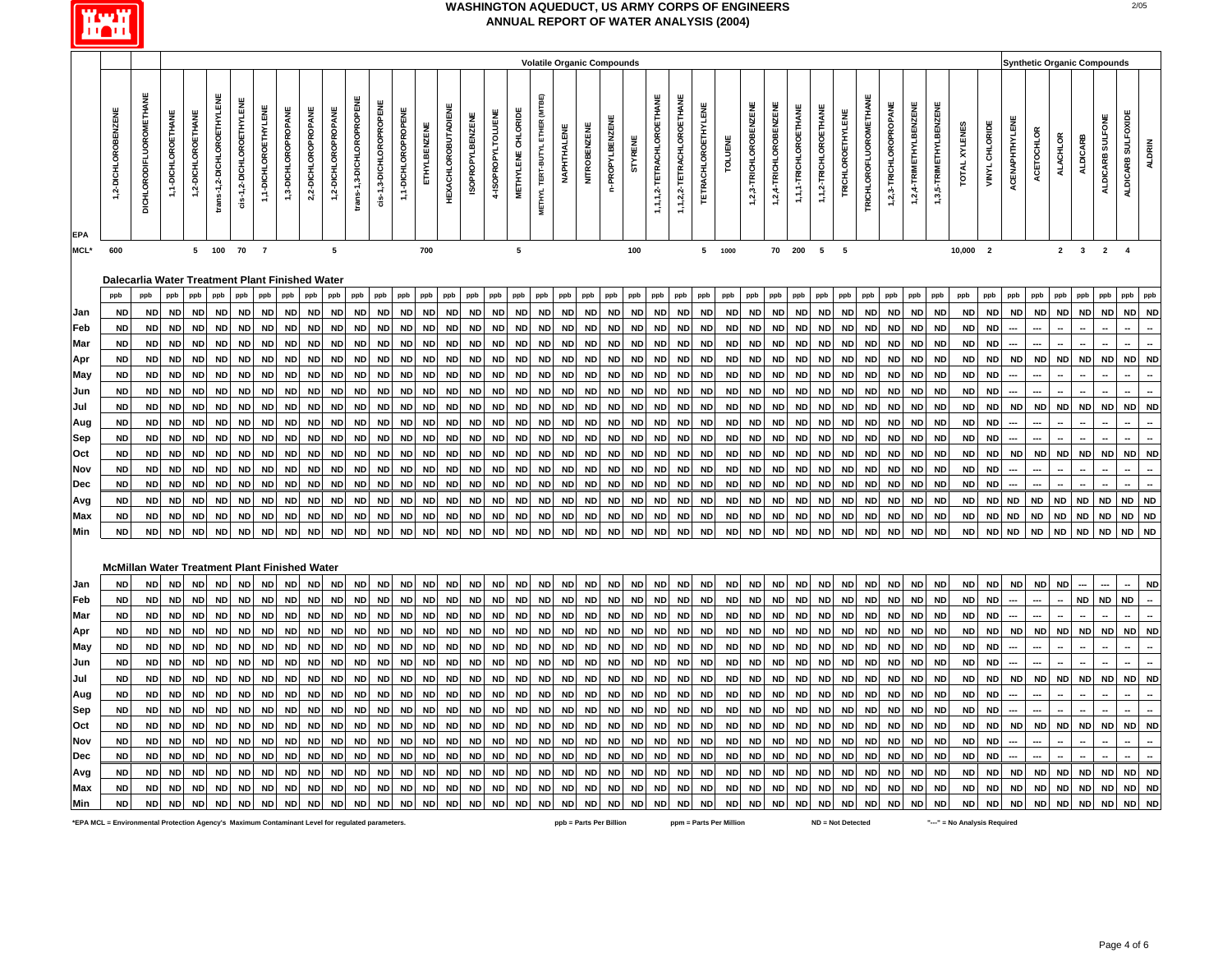

|                                                                                                  |            |               |               |                  |               |               |               |                  |                         |                                                      |                 |                    |                             |                             |                |                  |           |           |                |                          | <b>Synthetic Organic Compounds</b> |           |           |            |                 |                 |                         |               |           |           |                |           |                              |           |           |                     |           |                              |                |                             |             |                 |                         |                          |
|--------------------------------------------------------------------------------------------------|------------|---------------|---------------|------------------|---------------|---------------|---------------|------------------|-------------------------|------------------------------------------------------|-----------------|--------------------|-----------------------------|-----------------------------|----------------|------------------|-----------|-----------|----------------|--------------------------|------------------------------------|-----------|-----------|------------|-----------------|-----------------|-------------------------|---------------|-----------|-----------|----------------|-----------|------------------------------|-----------|-----------|---------------------|-----------|------------------------------|----------------|-----------------------------|-------------|-----------------|-------------------------|--------------------------|
| <b>EPA</b>                                                                                       | ANTHRACENE | AROCHLOR 1016 | AROCHLOR 1221 | 1232<br>AROCHLOR | AROCHLOR 1242 | AROCHLOR 1248 | AROCHLOR 1254 | 1260<br>AROCHLOR | ATRAZINE                | BAYGON                                               | <b>BENTAZON</b> | BENZO(a)ANTHRACENE | <b>BENZO(K)FLUORANTHENE</b> | <b>BENZO(g,h,l)PERYLENE</b> | BENZO(a)PYRENE | alpha-BHC        | beta-BHC  | delta-BHC | <b>BROMACI</b> | <b>BUTACHLOR</b>         | <b>BUTYLBENZYLPHTHALATE</b>        | CAFFEINE  | CARBARYL  | CARBOFURAN | alpha-CHLORDANE | gamma-CHLORDANE | CHLORDANE               | CHLORTHALONIL | CHRYSENE  | $2,4-D$   | <b>DALAPON</b> | 2,4-DB    | DCPA MONO & DIACID DEGRADATE | aaa,d'd   | 4,4'DDE   | ada.d <sup>id</sup> | Iaa.d'd   | DIBENZ(a,h)ANTHRACENE        | <b>DICAMBA</b> | ACID<br>3,5-DICHLOROBENZOIC | DICHLORPROP | <b>DIELDRIN</b> | <b>DIETHYLPHTHALATE</b> | di-(2-ETHYLHEXYL)ADIPATE |
| MCL*                                                                                             |            | 0.5           | 0.5           | 0.5              | 0.5           | 0.5           | 0.5           | 0.5              | $\overline{\mathbf{3}}$ |                                                      |                 |                    |                             |                             | $0.2\,$        |                  |           |           |                |                          |                                    |           |           | 40         |                 |                 | $\overline{\mathbf{2}}$ |               |           | 70        | 200            |           |                              |           |           |                     |           |                              |                |                             |             |                 |                         | 400                      |
|                                                                                                  |            |               |               |                  |               |               |               |                  |                         | Dalecarlia Water Treatment Plant Finished Water      |                 |                    |                             |                             |                |                  |           |           |                |                          |                                    |           |           |            |                 |                 |                         |               |           |           |                |           |                              |           |           |                     |           |                              |                |                             |             |                 |                         |                          |
|                                                                                                  | ppb        | ppb           | ppb           | ppb              | ppb           | ppb           | ppb           | ppb              | ppb                     | ppb                                                  | ppb             | ppb                | ppb                         | ppb                         | ppb            | ppb              | ppb       | ppb       | ppb            | ppb                      | ppb                                | ppb       | ppb       | ppb        | ppb             | ppb             | ppb                     | ppb           | ppb       | ppb       | ppb            | ppb       | ppb                          | ppb       | ppb       | ppb                 | ppb       | ppb                          | ppb            | ppb                         | ppb         | ppb             | ppb                     | ppb                      |
| Jan                                                                                              | <b>ND</b>  | <b>ND</b>     | <b>ND</b>     | ND               | <b>ND</b>     | <b>ND</b>     | <b>ND</b>     | <b>ND</b>        | 0.07                    | <b>ND</b>                                            | <b>ND</b>       | <b>ND</b>          | <b>ND</b>                   | <b>ND</b>                   | <b>ND</b>      | <b>ND</b>        | <b>ND</b> | <b>ND</b> | <b>ND</b>      | <b>ND</b>                |                                    | ND 0.06   | <b>ND</b> | <b>ND</b>  | <b>ND</b>       | <b>ND</b>       | <b>ND</b>               | ND            | ND        | <b>ND</b> | <b>ND</b>      | <b>ND</b> | <b>ND</b>                    | <b>ND</b> | ND        | <b>ND</b>           | ND        | <b>ND</b>                    | <b>ND</b>      | <b>ND</b>                   | <b>ND</b>   | <b>ND</b>       | <b>ND</b>               | <b>ND</b>                |
| Feb                                                                                              |            |               |               |                  |               |               |               |                  |                         |                                                      |                 |                    |                             |                             |                |                  |           |           |                |                          |                                    |           |           |            |                 |                 |                         |               |           |           |                |           |                              |           |           |                     |           |                              |                |                             |             |                 |                         |                          |
| Mar                                                                                              |            |               |               |                  |               |               |               |                  |                         |                                                      |                 |                    |                             |                             |                |                  |           |           |                |                          |                                    |           |           |            |                 |                 |                         |               |           |           |                |           |                              |           |           |                     |           |                              |                |                             |             |                 |                         |                          |
| Apr                                                                                              | <b>ND</b>  | <b>ND</b>     | <b>ND</b>     | <b>ND</b>        | <b>ND</b>     | <b>ND</b>     | <b>ND</b>     | <b>ND</b>        | <b>ND</b>               | <b>ND</b>                                            |                 | <b>ND</b>          | <b>ND</b>                   | <b>ND</b>                   | <b>ND</b>      | <b>ND</b>        | <b>ND</b> | <b>ND</b> | <b>ND</b>      | <b>ND</b>                | <b>ND</b>                          | <b>ND</b> | <b>ND</b> | <b>ND</b>  | <b>ND</b>       | <b>ND</b>       | <b>ND</b>               | <b>ND</b>     | <b>ND</b> | ---       |                |           |                              | <b>ND</b> | <b>ND</b> | <b>ND</b>           | <b>ND</b> | <b>ND</b>                    |                |                             | ---         | <b>ND</b>       | <b>ND</b>               | <b>ND</b>                |
| May                                                                                              |            |               |               |                  |               |               |               |                  |                         |                                                      |                 |                    |                             |                             |                |                  |           |           |                |                          |                                    |           |           |            |                 |                 |                         |               |           |           |                |           |                              |           |           |                     |           |                              |                |                             |             |                 |                         |                          |
| Jun                                                                                              |            |               |               |                  |               |               |               |                  |                         |                                                      | <b>ND</b>       |                    |                             |                             |                |                  |           |           |                |                          |                                    |           |           |            |                 |                 |                         |               |           | <b>ND</b> | <b>ND</b>      | <b>ND</b> | <b>ND</b>                    |           |           |                     |           |                              | <b>ND</b>      | <b>ND</b>                   | <b>ND</b>   |                 |                         |                          |
| Jul                                                                                              | <b>ND</b>  | <b>ND</b>     | <b>ND</b>     | ND               | <b>ND</b>     | <b>ND</b>     | <b>ND</b>     | <b>ND</b>        | 0.18                    | <b>ND</b>                                            | <b>ND</b>       | <b>ND</b>          | <b>ND</b>                   | <b>ND</b>                   | <b>ND</b>      | <b>ND</b>        | <b>ND</b> | <b>ND</b> | <b>ND</b>      | <b>ND</b>                | <b>ND</b>                          | <b>ND</b> | <b>ND</b> | <b>ND</b>  | <b>ND</b>       | <b>ND</b>       | <b>ND</b>               | ND            | <b>ND</b> | <b>ND</b> | <b>ND</b>      | <b>ND</b> | <b>ND</b>                    | <b>ND</b> | <b>ND</b> | <b>ND</b>           | <b>ND</b> | <b>ND</b>                    | <b>ND</b>      | <b>ND</b>                   | <b>ND</b>   | <b>ND</b>       | <b>ND</b>               | <b>ND</b>                |
|                                                                                                  |            |               |               |                  |               |               |               |                  |                         |                                                      |                 |                    |                             |                             |                |                  |           |           |                |                          |                                    |           |           |            |                 |                 |                         |               |           |           |                |           |                              |           |           |                     |           |                              |                |                             |             |                 |                         |                          |
| Aug<br>Sep                                                                                       |            |               |               |                  |               |               |               |                  |                         |                                                      |                 |                    |                             |                             |                |                  |           |           |                |                          |                                    |           |           |            |                 |                 |                         |               |           |           |                |           |                              |           |           |                     |           |                              |                |                             |             |                 |                         |                          |
|                                                                                                  |            |               |               |                  |               |               |               |                  |                         |                                                      |                 |                    |                             | <b>ND</b>                   |                |                  |           |           |                | <b>ND</b>                |                                    |           | <b>ND</b> | <b>ND</b>  |                 |                 | <b>ND</b>               |               |           |           |                | <b>ND</b> |                              | <b>ND</b> | <b>ND</b> |                     |           |                              |                | <b>ND</b>                   |             |                 | <b>ND</b>               |                          |
| Oct                                                                                              | <b>ND</b>  | <b>ND</b>     | <b>ND</b>     | <b>ND</b>        | <b>ND</b>     | <b>ND</b>     | <b>ND</b>     | <b>ND</b>        | 0.05                    | <b>ND</b>                                            | <b>ND</b>       | <b>ND</b>          | <b>ND</b>                   |                             | <b>ND</b>      | <b>ND</b><br>--- | <b>ND</b> | <b>ND</b> | <b>ND</b>      |                          | <b>ND</b>                          | <b>ND</b> |           |            | <b>ND</b>       |                 |                         | <b>ND</b>     | <b>ND</b> | <b>ND</b> | <b>ND</b>      |           | <b>ND</b>                    |           |           | <b>ND</b>           | <b>ND</b> | <b>ND</b>                    | <b>ND</b>      |                             | <b>ND</b>   | <b>ND</b>       |                         | <b>ND</b>                |
| Nov                                                                                              |            |               |               |                  |               |               |               |                  |                         |                                                      |                 |                    | ---                         |                             |                |                  | …         | ---       | ---            | ---                      | ---                                |           |           |            |                 |                 |                         |               |           | ---       |                |           |                              |           |           |                     |           |                              |                |                             |             |                 |                         | ---<br>−−                |
| Dec                                                                                              |            |               |               |                  |               |               |               |                  |                         |                                                      |                 |                    |                             | <b>ND</b>                   | <b>ND</b>      |                  |           |           |                |                          |                                    |           |           |            |                 |                 |                         |               |           |           |                |           |                              |           |           |                     |           |                              |                | <b>ND</b>                   |             |                 |                         |                          |
| Avg                                                                                              | <b>ND</b>  | <b>ND</b>     | <b>ND</b>     | <b>ND</b>        | <b>ND</b>     | <b>ND</b>     | <b>ND</b>     | <b>ND</b>        | 0.08                    | <b>ND</b>                                            | <b>ND</b>       | <b>ND</b>          | <b>ND</b>                   |                             |                | <b>ND</b>        | <b>ND</b> | <b>ND</b> | <b>ND</b>      | <b>ND</b>                | <b>ND</b>                          | <b>ND</b> | <b>ND</b> | <b>ND</b>  | <b>ND</b>       | <b>ND</b>       | <b>ND</b>               | <b>ND</b>     | <b>ND</b> | <b>ND</b> | <b>ND</b>      | <b>ND</b> | <b>ND</b>                    | <b>ND</b> | <b>ND</b> | <b>ND</b>           | <b>ND</b> | <b>ND</b>                    | <b>ND</b>      |                             | $\sf ND$    | <b>ND</b>       | <b>ND</b>               | <b>ND</b>                |
| Max                                                                                              | <b>ND</b>  | <b>ND</b>     | <b>ND</b>     | ND               | <b>ND</b>     | <b>ND</b>     | <b>ND</b>     | <b>ND</b>        | 0.18                    | <b>ND</b>                                            | ND              | <b>ND</b>          | <b>ND</b>                   | <b>ND</b>                   | <b>ND</b>      | <b>ND</b>        | <b>ND</b> | <b>ND</b> | <b>ND</b>      | <b>ND</b>                |                                    | ND 0.06   | <b>ND</b> | <b>ND</b>  | <b>ND</b>       | ND              | <b>ND</b>               | <b>ND</b>     | <b>ND</b> | <b>ND</b> | <b>ND</b>      | <b>ND</b> | <b>ND</b>                    | <b>ND</b> | <b>ND</b> | <b>ND</b>           | <b>ND</b> | <b>ND</b>                    | <b>ND</b>      | <b>ND</b>                   | <b>ND</b>   | <b>ND</b>       | $\sf ND$                | <b>ND</b>                |
| Min                                                                                              | <b>ND</b>  | <b>ND</b>     | <b>ND</b>     | <b>ND</b>        | <b>ND</b>     | <b>ND</b>     | <b>ND</b>     | <b>ND</b>        | <b>ND</b>               | <b>ND</b>                                            | <b>ND</b>       | ND                 | ND                          | <b>ND</b>                   | <b>ND</b>      | <b>ND</b>        | <b>ND</b> | <b>ND</b> | <b>ND</b>      | <b>ND</b>                | <b>ND</b>                          | <b>ND</b> | <b>ND</b> | <b>ND</b>  | <b>ND</b>       | <b>ND</b>       | <b>ND</b>               | <b>ND</b>     | <b>ND</b> | <b>ND</b> | <b>ND</b>      | <b>ND</b> | <b>ND</b>                    | <b>ND</b> | <b>ND</b> | <b>ND</b>           | <b>ND</b> | <b>ND</b>                    | ND             | <b>ND</b>                   | <b>ND</b>   | <b>ND</b>       | <b>ND</b>               | <b>ND</b>                |
|                                                                                                  |            |               |               |                  |               |               |               |                  |                         | <b>McMillan Water Treatment Plant Finished Water</b> |                 |                    |                             |                             |                |                  |           |           |                |                          |                                    |           |           |            |                 |                 |                         |               |           |           |                |           |                              |           |           |                     |           |                              |                |                             |             |                 |                         |                          |
| Jan                                                                                              | <b>ND</b>  | <b>ND</b>     | <b>ND</b>     | <b>ND</b>        | <b>ND</b>     | <b>ND</b>     | <b>ND</b>     | <b>ND</b>        | 0.07                    |                                                      | <b>ND</b>       | <b>ND</b>          | <b>ND</b>                   | <b>ND</b>                   | <b>ND</b>      | <b>ND</b>        | <b>ND</b> | <b>ND</b> | <b>ND</b>      | <b>ND</b>                | <b>ND</b>                          | <b>ND</b> |           |            | <b>ND</b>       | <b>ND</b>       | <b>ND</b>               | <b>ND</b>     |           | ND ND     | <b>ND</b>      | <b>ND</b> | <b>ND</b>                    | <b>ND</b> | <b>ND</b> | <b>ND</b>           | <b>ND</b> | <b>ND</b>                    | <b>ND</b>      | <b>ND</b>                   | <b>ND</b>   | <b>ND</b>       | <b>ND</b>               | <b>ND</b>                |
| Feb                                                                                              |            |               |               |                  |               |               |               |                  |                         | <b>ND</b>                                            |                 |                    |                             |                             |                |                  |           |           |                |                          |                                    |           | <b>ND</b> | <b>ND</b>  |                 |                 |                         |               |           |           |                |           |                              |           |           |                     |           |                              |                |                             |             |                 |                         | ┄                        |
| Mar                                                                                              |            |               |               |                  |               |               |               |                  |                         |                                                      |                 |                    |                             |                             |                |                  |           |           | Ξ.             |                          |                                    |           |           |            |                 |                 |                         |               |           |           |                |           |                              |           |           |                     |           |                              |                |                             |             |                 |                         | −−                       |
| Apr                                                                                              | ND         | <b>ND</b>     | <b>ND</b>     | <b>ND</b>        | <b>ND</b>     | <b>ND</b>     | <b>ND</b>     | <b>ND</b>        | <b>ND</b>               | <b>ND</b>                                            | <b>ND</b>       | <b>ND</b>          | <b>ND</b>                   | <b>ND</b>                   | <b>ND</b>      | <b>ND</b>        | <b>ND</b> | <b>ND</b> | <b>ND</b>      | <b>ND</b>                | <b>ND</b>                          | <b>ND</b> | <b>ND</b> | <b>ND</b>  | <b>ND</b>       | <b>ND</b>       | <b>ND</b>               | ND            | <b>ND</b> | <b>ND</b> | <b>ND</b>      | <b>ND</b> | <b>ND</b>                    | <b>ND</b> | <b>ND</b> | <b>ND</b>           | <b>ND</b> | <b>ND</b>                    | <b>ND</b>      | <b>ND</b>                   | <b>ND</b>   | <b>ND</b>       | <b>ND</b>               | <b>ND</b>                |
| May                                                                                              |            |               |               |                  |               |               |               |                  |                         |                                                      |                 |                    |                             |                             |                |                  |           |           |                |                          |                                    |           |           |            |                 |                 |                         |               |           |           |                |           |                              |           |           |                     |           |                              |                |                             |             |                 |                         |                          |
| Jun                                                                                              |            |               |               |                  |               |               |               |                  |                         |                                                      |                 |                    |                             |                             |                |                  |           |           |                |                          |                                    |           |           |            |                 |                 |                         |               |           |           |                |           |                              |           |           |                     |           |                              |                |                             |             |                 |                         |                          |
| Jul                                                                                              | <b>ND</b>  | <b>ND</b>     | <b>ND</b>     | <b>ND</b>        | <b>ND</b>     | <b>ND</b>     | <b>ND</b>     | <b>ND</b>        | 0.14                    | <b>ND</b>                                            | <b>ND</b>       | <b>ND</b>          | <b>ND</b>                   | <b>ND</b>                   | <b>ND</b>      | <b>ND</b>        | <b>ND</b> | <b>ND</b> | <b>ND</b>      | <b>ND</b>                | <b>ND</b>                          | <b>ND</b> | <b>ND</b> | <b>ND</b>  | <b>ND</b>       | <b>ND</b>       | <b>ND</b>               | ND            | <b>ND</b> | <b>ND</b> | <b>ND</b>      | <b>ND</b> | <b>ND</b>                    | <b>ND</b> | <b>ND</b> | <b>ND</b>           | <b>ND</b> | <b>ND</b>                    | <b>ND</b>      | <b>ND</b>                   | <b>ND</b>   | <b>ND</b>       | <b>ND</b>               | 0.68                     |
|                                                                                                  |            |               |               |                  |               |               |               |                  |                         |                                                      |                 |                    |                             |                             |                |                  |           |           |                |                          |                                    |           |           |            |                 |                 |                         |               |           |           |                |           |                              |           |           |                     |           |                              |                |                             |             |                 |                         |                          |
| Aug                                                                                              |            |               |               |                  |               |               |               |                  |                         |                                                      |                 |                    |                             |                             |                |                  |           |           |                |                          |                                    |           |           |            |                 |                 |                         |               |           |           |                |           |                              |           |           |                     |           |                              |                |                             |             |                 |                         |                          |
| Sep                                                                                              |            |               |               |                  |               |               |               |                  |                         |                                                      |                 |                    |                             |                             |                |                  |           |           |                |                          |                                    |           |           |            |                 |                 |                         |               |           |           |                |           |                              |           |           |                     |           |                              |                |                             |             |                 |                         |                          |
| Oct                                                                                              | <b>ND</b>  | <b>ND</b>     | <b>ND</b>     | <b>ND</b>        | <b>ND</b>     | <b>ND</b>     | <b>ND</b>     | <b>ND</b>        | 0.05                    | <b>ND</b>                                            | <b>ND</b>       | <b>ND</b>          | <b>ND</b>                   | <b>ND</b>                   | <b>ND</b>      | <b>ND</b>        | <b>ND</b> | <b>ND</b> | <b>ND</b>      | <b>ND</b>                | <b>ND</b>                          | <b>ND</b> | <b>ND</b> | <b>ND</b>  | <b>ND</b>       | <b>ND</b>       | <b>ND</b>               | <b>ND</b>     | <b>ND</b> | <b>ND</b> | <b>ND</b>      | <b>ND</b> | <b>ND</b>                    | <b>ND</b> | <b>ND</b> | <b>ND</b>           | <b>ND</b> | <b>ND</b>                    | <b>ND</b>      | <b>ND</b>                   | <b>ND</b>   | <b>ND</b>       | <b>ND</b>               | <b>ND</b>                |
| Nov                                                                                              |            |               |               |                  |               |               |               |                  |                         |                                                      |                 |                    |                             |                             |                |                  |           |           |                |                          |                                    |           |           |            |                 |                 |                         |               |           |           |                |           |                              |           |           |                     |           |                              |                |                             |             |                 |                         |                          |
| Dec                                                                                              |            |               |               |                  |               |               |               |                  |                         |                                                      |                 |                    |                             |                             |                | ---              | ---       | ---       |                | $\overline{\phantom{a}}$ |                                    |           |           |            |                 |                 |                         |               |           |           |                |           |                              |           |           |                     |           |                              |                |                             |             |                 |                         | $\overline{\phantom{a}}$ |
| Avg                                                                                              | <b>ND</b>  | <b>ND</b>     | <b>ND</b>     | <b>ND</b>        | <b>ND</b>     | <b>ND</b>     | <b>ND</b>     |                  | ND 0.06                 | <b>ND</b>                                            | <b>ND</b>       | <b>ND</b>          | <b>ND</b>                   | <b>ND</b>                   | <b>ND</b>      | <b>ND</b>        | <b>ND</b> | <b>ND</b> | <b>ND</b>      | <b>ND</b>                | <b>ND</b>                          | <b>ND</b> | <b>ND</b> | <b>ND</b>  | <b>ND</b>       | <b>ND</b>       | <b>ND</b>               | <b>ND</b>     |           | ND ND     | <b>ND</b>      | <b>ND</b> | <b>ND</b>                    | <b>ND</b> | <b>ND</b> | <b>ND</b>           | <b>ND</b> | <b>ND</b>                    | <b>ND</b>      | <b>ND</b>                   | <b>ND</b>   | <b>ND</b>       | <b>ND</b>               | <b>ND</b>                |
| Max                                                                                              | <b>ND</b>  | <b>ND</b>     | <b>ND</b>     | <b>ND</b>        | <b>ND</b>     | <b>ND</b>     | <b>ND</b>     | <b>ND</b>        | 0.14                    | <b>ND</b>                                            | <b>ND</b>       | ND                 | <b>ND</b>                   | <b>ND</b>                   | <b>ND</b>      | <b>ND</b>        | <b>ND</b> | <b>ND</b> | <b>ND</b>      | <b>ND</b>                | <b>ND</b>                          | <b>ND</b> | <b>ND</b> | <b>ND</b>  | <b>ND</b>       | <b>ND</b>       | <b>ND</b>               | <b>ND</b>     | <b>ND</b> | <b>ND</b> | <b>ND</b>      | <b>ND</b> | <b>ND</b>                    | <b>ND</b> | <b>ND</b> | <b>ND</b>           | <b>ND</b> | <b>ND</b>                    | <b>ND</b>      | <b>ND</b>                   | <b>ND</b>   | <b>ND</b>       | <b>ND</b>               | 0.68                     |
| Min                                                                                              | <b>ND</b>  | <b>ND</b>     | <b>ND</b>     | <b>ND</b>        | <b>ND</b>     | <b>ND</b>     | <b>ND</b>     | <b>ND</b>        | <b>ND</b>               | <b>ND</b>                                            | <b>ND</b>       | <b>ND</b>          | ND                          | <b>ND</b>                   | <b>ND</b>      | <b>ND</b>        | <b>ND</b> | <b>ND</b> | <b>ND</b>      | <b>ND</b>                | <b>ND</b>                          | <b>ND</b> | <b>ND</b> | <b>ND</b>  | <b>ND</b>       | <b>ND</b>       | <b>ND</b>               | <b>ND</b>     | <b>ND</b> | <b>ND</b> | <b>ND</b>      | <b>ND</b> | <b>ND</b>                    | <b>ND</b> | <b>ND</b> | <b>ND</b>           | <b>ND</b> | <b>ND</b>                    | <b>ND</b>      | <b>ND</b>                   | <b>ND</b>   | <b>ND</b>       | <b>ND</b>               | <b>ND</b>                |
| *EPA MCL = Environmental Protection Agency's Maximum Contaminant Level for regulated parameters. |            |               |               |                  |               |               |               |                  |                         |                                                      |                 |                    |                             |                             |                |                  |           |           |                |                          | ppb = Parts Per Billion            |           |           |            |                 |                 | ppm = Parts Per Million |               |           |           |                |           | <b>ND = Not Detected</b>     |           |           |                     |           | "---" = No Analysis Required |                |                             |             |                 |                         |                          |